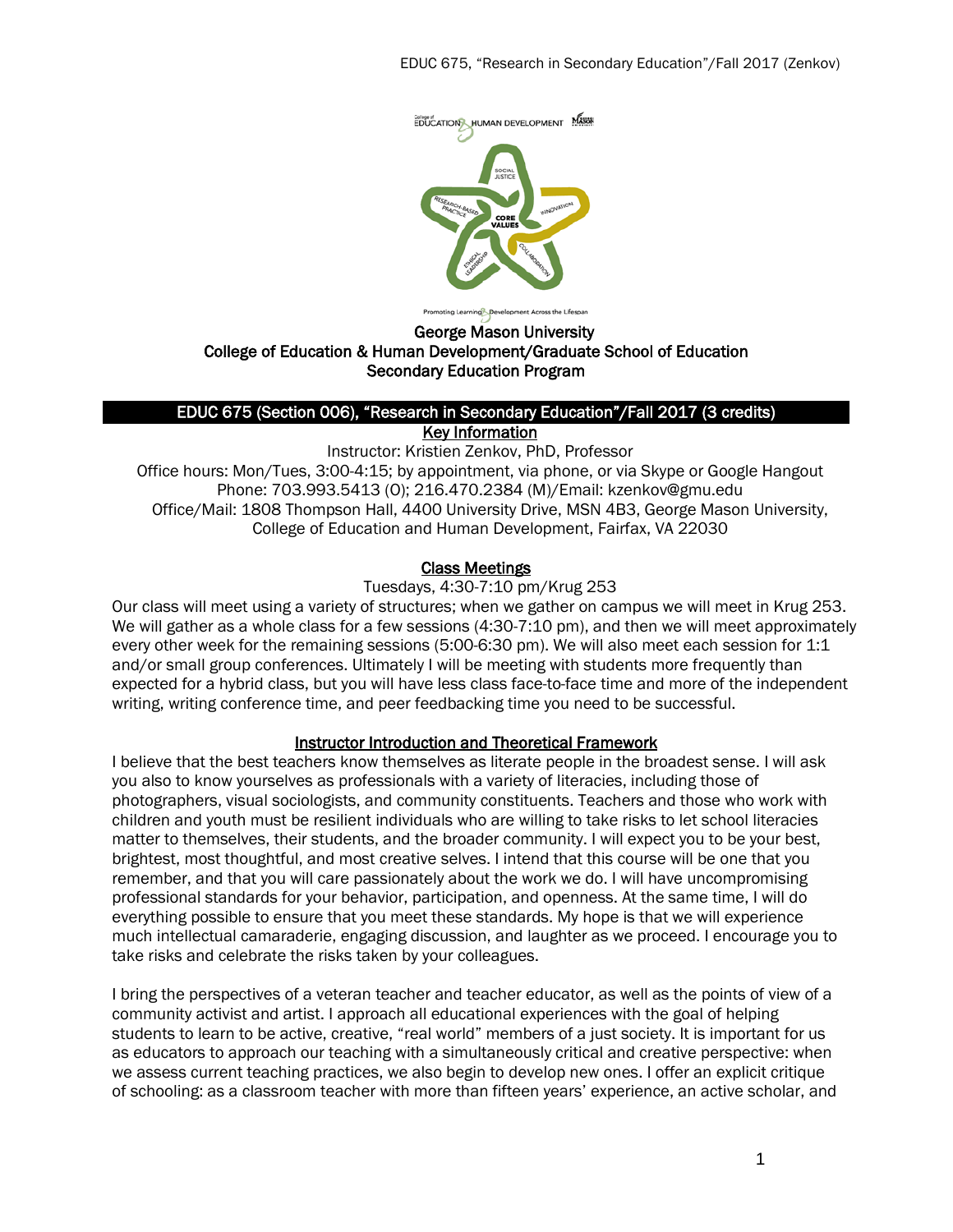an advocate for children and youth and schools, playing a critical role is my right and responsibility. It is my hope that you will take on this same role.

Perhaps most importantly to you, I have spent my school and university teaching career working across school and university settings with a wide range of children and youth, so I am confident that I will be able to support you in this class. Finally, much as you as university students must be concerned with your own development and others' assessments of your class efforts, I am committed to my growth as a teacher and teacher educator. I will ask for your support in my research as I study your inquiry processes and as I begin to author (or co-author, with you) a book exploring how best to help early career teachers conduct action, teacher, or practitioner research. I am particularly interested in comparing efforts of members of our class who use traditional action, teacher, or practitioner research methods with those who use Youth Participatory Action Research (YPAR) methods.

I will ask you to think of the teaching strategies we use in class and that you plan to use as research interventions in your own classroom in three categories, which are framed by an assessment-driven, "backwards" design:

- 1) "Ways Out": What is the student's "way out" of the text or activity with which you are asking them to engage? That is, what artifacts and demonstrations will the student complete to exhibit her/his comprehension of the key ideas that they are encountering? How will you assess students' knowledge, skills, and attitudes? How will students demonstrate their retention of and relationship to the material?
- 2) "Ways In": What is the student's "way in" to this text or activity? That is, how are you approaching the student's natural interests in or motivations for this assignment? Think about how you might use the student's existing "literacies" to do this. What specific strategies will you use?
- 3) "Ways Through": What are students' "ways through" this text or activity? That is, what strategies and tools are you giving students to make sense of and understand the sources you are using with this assignment? How will students translate the material into their own terms?

### Prerequisites/Corequisites

Pre-requisites: EDCI 790 and licensure; enforced by registration system

#### Catalogue Description

The exit requirement (the Action/Teacher/Practitioner Impact Presentation) is submitted during the semester the candidate is enrolled in EDUC 675. This course helps beginning teachers become more effective by critiquing various research paradigms, reviewing the research literature, and systematically collecting and interpreting evidence to improve practice. EDUC 675 emphasizes linking evidence of student learning to make informed instructional decisions. Specifically, this course is designed to help beginning teachers understand and enact concepts and principles of action, teacher, or practitioner research in secondary classrooms. Students will learn how to identify and use research literature and systematic evidence to improve practice with a focus on students' learning. *Note: This course* requires *that you have access to a classroom or appropriate research site to conduct your research. If you do not have your own classroom, you will need to let me know during our first class. I will suggest alternative arrangements, but these will still require that you conduct research in a classroom setting on a teaching strategy.*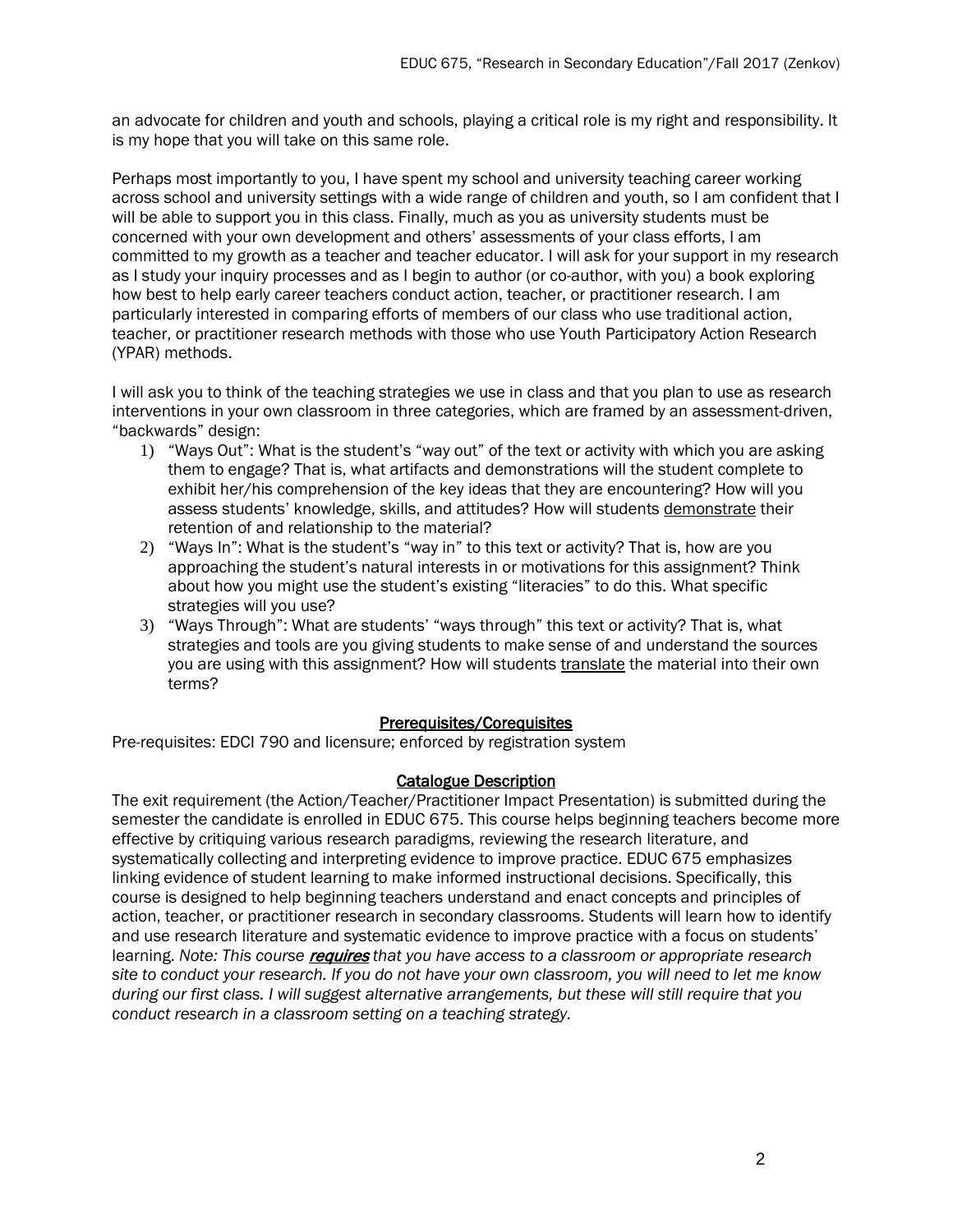#### Course Overview

Teachers are often encouraged to implement "research-based" practices, required to attend workshops where research findings are presented, provided with lists of books that synthesize research, and asked to suggest changes in practice based on the implications of research. Although these practices have their usefulness, the assumption implicit in much of the discourse surrounding educational research is that teachers are *consumers* and/or *objects* of research, rather than *producers* of research. The past two decades have seen a growing movement to upend those assumptions through an emphasis on the importance of action, teacher, or practitioner research. Thus, the research and theory we will read and the methodologies with which we will engage are those associated with action, teacher, or practitioner research (i.e., research conducted by teachers for professional purposes). Action, teacher, or practitioner research positions teachers as *producers* of knowledge—professionals who can learn about and improve their practice by studying important questions that grow from their own experiences and observations.

This class is designed to support you in using and building on the ideas and content you have encountered in your previous coursework. Most importantly, the course assists you as you consider ways to better support children and youth. In other words, your current and future students are at the center of our work. Toward these ends, the course requires you to conceptualize, design, and begin to implement an original research project in your school/classroom. Only if we attempt to live these action, teacher, or practitioner research processes in this course will you be able to use them eventually in your own teaching practices. Thus, for every activity in this course, you must act and study with multiple lenses—as a student, teacher, and advocate. Although the work required to achieve these goals is intensive, the course is designed to provide you with much support. You will need to hit the ground running, starting your research project early, and working on it steadily. Through our readings, we will explore research methodologies, analyses of the history and impact of action, teacher, and practitioner research, and the efforts of other action, teacher, and practitioner researchers. Our readings and discussions will help you develop your own rationale and "road map" for your project. We will dig into readings together, write often and share our writing with one another, and support each other in our research goals.

#### Course Delivery

The primary purpose of this course is for you to learn how to conduct action, teacher, or practitioner research and apply it in your classroom in order to improve your teaching and your students' learning. Throughout the course, you will complete activities that you will later be able to insert some almost verbatim—into your final action, teacher, or practitioner research report. As noted above, this course is approximately 50% face-to-face and 50% online and is considered a hybrid course. This course is student-centered and will be conducted using a project-based approach. Your research questions and methodology will be the focus of the course and will drive readings, classroom discussions, peer review activities, reflections, and the action, teacher, or practitioner research project that you complete. The purpose of the discussions and peer review sessions will be to support completion of our action, teacher, or practitioner research projects and provide opportunities for us to learn about and analyze methods and techniques of action, teacher, or practitioner research. You will have the opportunity to construct knowledge and critically reflect on the research process as you complete the action, teacher, or practitioner research proposal and report, and then prepare your "Action/Teacher/Practitioner Research Impact Presentation" for graduation.

The course will be delivered through a variety of online, face-to-face, and individualized instructional approaches. Online sessions will be conducted in asynchronous formats, but you will be expected to post your own reflections and assignments and respond to peers' and instructors' postings and feedback by the end of each designated class week (midnight US eastern standard time each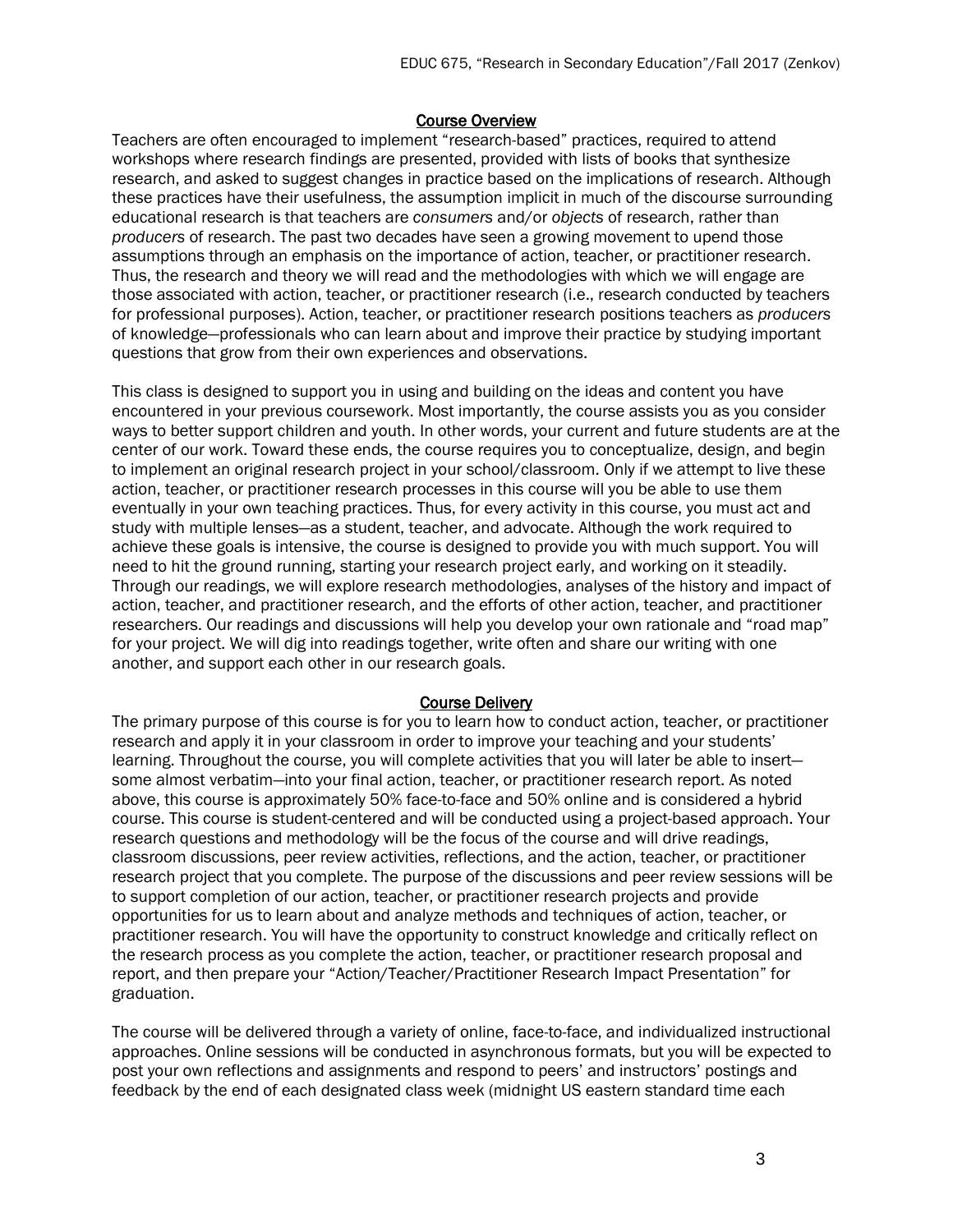Tuesday). During class meetings there will be large group, small group, and individual activities. Online classes are considered regular instructional time and the assignments given are the equivalent of a full in-class session. The online classes involve research, use of professional web sites, asynchronous discussions, peer review, email with the instructor and classmates, readings, writing reflections, and other assignments. GMU's Blackboard course framework will be used regularly throughout the course. Your GMU email address is required for communication with the course instructor and must be active by the first week of class. Please inform me of any accessibility problems the first day of class.

Participants conduct independent research, as well as communicate with each other and the instructor via electronic media. In general, we will engage in four activities during our time together:

- 1) Mini-lectures, activities, and discussions related to research methods led by the instructor and course participants and supported by course text and selected readings
- 2) Discussions of the week's readings led by the instructor and course participants
- 3) Class and peer review group meetings in which students concentrate on selected readings, provide feedback and support for each other's writing and research processes, and share how they have presented their research efforts to authentic audiences
- 4) Individual, small group, and whole group meetings to discuss research efforts

Please note that because you have much to learn from each other, and because teaching is often a collaborative effort, you will frequently work in groups. This will give you a chance to share ideas, be exposed to a range of perspectives and experiences, and support each other as you continue to develop your teaching and researching skills.

#### Course Outcomes and Objectives

This course is designed to enable students to:

- 1) demonstrate an understanding of the process and components used in action, teacher, or practitioner research by conducting and assessing a chosen scholarly inquiry situated in their classroom and impact on students' learning (research-based practice; innovation)
- 2) prepare a research proposal which makes explicit links between theory and practice (research-based practice)
- 3) examine ethical considerations when conducting action, teacher, or practitioner research (research-based practice; social justice)
- 4) conduct action, teacher, or practitioner research which includes: research question(s), research proposal; review of related literature; methods; data collection/analysis; findings; discussion of impact on students, teachers, and the education field (research-based practice)
- 5) participate in critical and collaborative inquiries to gain multiple perspectives in interpreting research and for validation and peer review of research (collaboration; ethical leadership)
- 6) demonstrate integration of national and state standards for content and pedagogy as related to their research question(s) by reflecting on their own teaching practice and its impact on students' learning (SPA standards respective to students' discipline)
- 7) demonstrate skills in the application of technology and use of resources in action, teacher, or practitioner research (innovation)

Students will achieve these outcomes through the following objectives:

1) Prepare a research proposal that includes the research context, a problem statement, a research question and outcomes, and a data collection plan that makes explicit links between theory and practice. Students will brainstorm (in whole class and small group settings), give peer feedback online, self-reflect, and post a viable plan to conduct a research study in the classroom. Students will access resources and references, and conduct a review of the literature. The proposal will be judged on its viability and level of practical application, given the time constraints of the semester.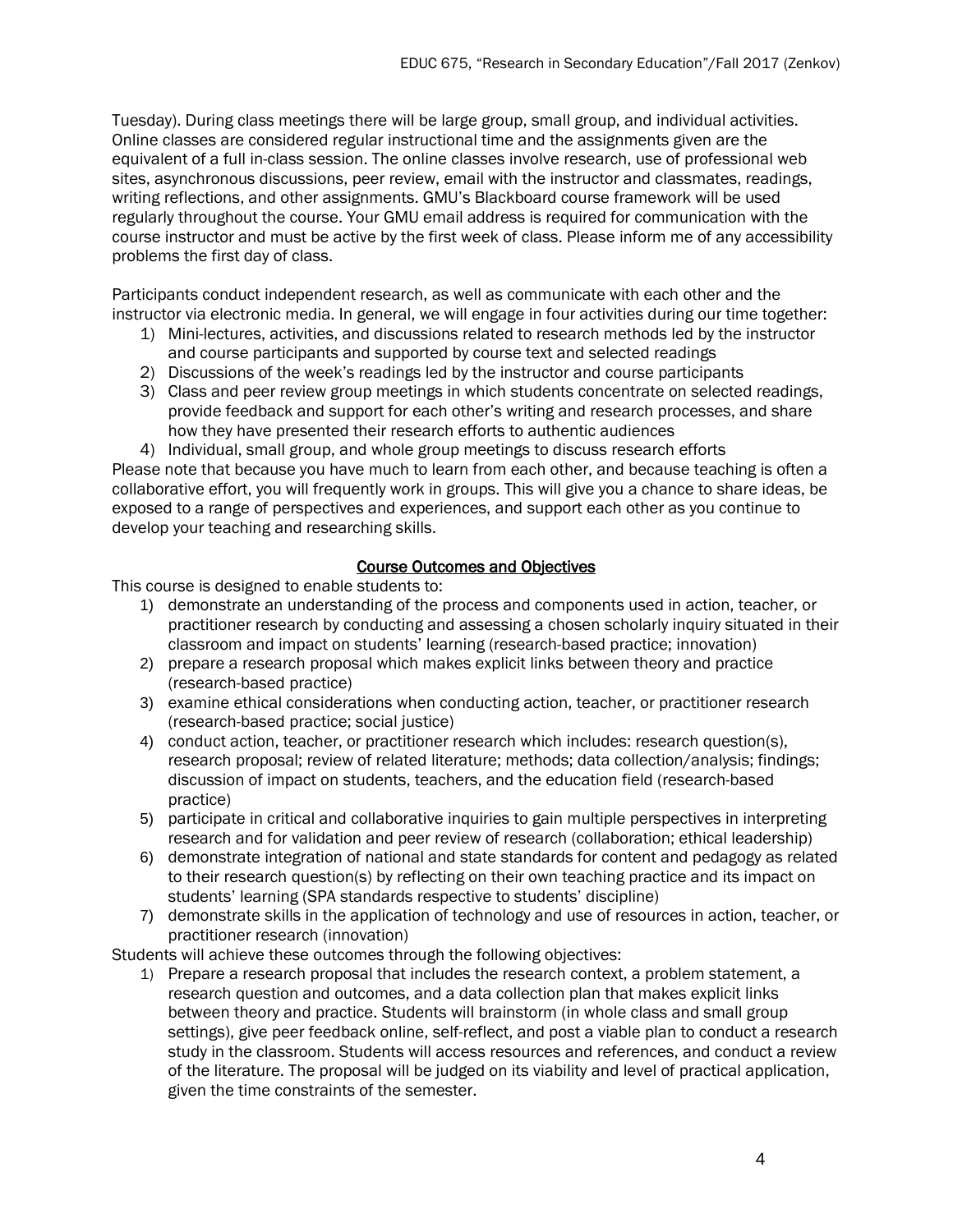- 2) Conduct an action, teacher, or practitioner research project in a local school or classroom. Students will prepare all data collection instruments to conduct the study. Prior to implementation, data collection instruments will be reviewed by peers and the instructor. Students will be assigned to research teams that will troubleshoot and provide support as data is collected. Results will be shared and students will provide feedback to each other on the presentation and interpretation of data.
- 3) Review professional strengths and weaknesses of the action, teacher, or practitioner research process through peer review and self-assessment. Students will participate in weekly online and/or face-to-face discussions of their progress throughout the research process.
- 4) Write an action, teacher, or practitioner research report (using APA format) that includes the context for the study, research question(s) and outcomes, a review of related literature, methodology, data collection/analysis, implications, limitations, and an action plan. Students will review example research reports from prior semesters. Students will post drafts of their complete report and its sections on Blackboard for peer and instructor review and feedback using the rubric used to assess the report. Students will present a summary of their report to their peers in brief in-class presentations.
- 5) Work to identify one authentic, alternative, preferably contemporary media-based method through which you will share the results of your action, teacher, or practitioner research findings. Design and enact a presentation that moves the public understanding of your study and its findings along. You might highlight the very importance of action, teacher, or practitioner research or summarize the findings of your research efforts.

## Relationships to Professional Standards

By the end of this course students will demonstrate an understanding and application of subject area standards aligned with the National Content Standards and identified by their Specialized Professional Association (SPA):

- Social studies teachers: National Council for the Social Studies, [http://www.ncss.org](http://www.ncss.org/)
- English teachers: National Council of Teachers of English, [http://www.ncte.org](http://www.ncte.org/)
- Math teachers: National Council of Teachers of Mathematics, [http://www.nctm.org](http://www.nctm.org/)
- Science teachers: National Science Teachers Association, [http://www.nsta.org](http://www.nsta.org/)

Students should also have an understanding of and be able to apply the teaching and learning standards as outlined by the Interstate New Teacher Assistance and Support Consortium (INTASC):

• [http://www.ccsso.org/resources/publications/InTasc\\_model\\_core\\_teaching\\_standards\\_and](http://www.ccsso.org/resources/publications/InTasc_model_core_teaching_standards_and_learning_progressions_for_teachers_10.html) [\\_learning\\_progressions\\_for\\_teachers\\_10.html](http://www.ccsso.org/resources/publications/InTasc_model_core_teaching_standards_and_learning_progressions_for_teachers_10.html)

Finally, students should be aware of the skills framework of the Partnership for 21st Century Skills and the professional guidelines offered by the National Board for Teaching Standards:

• <http://www.nbpts.org/national-board-standards>

### Textbooks/General Readings

#### Required Texts and Materials

- Bautista, M.A., Bertrand, M., Morrell, E., Scorza, D., Matthew, C. (2013). Participatory action research and youth: Methodological insights from the Council of Youth Research. *Teachers College Record, 115,* 1-23. Note: This article will be provided electronically.
- Falk, B. & Blumenreich, M. (2005). *The power of questions: A guide to teacher and student research*. Portsmouth, NH: Heinemann.
- Zenkov, K., Pellegrino, A., Sell, C., Biernesser, S., & McCamis, M. (2015). Picturing kids and "kids" as researchers: Preservice teachers and effective writing instruction for diverse youth and English language learners. *The New Educator*. Note: This article will be provided electronically.

*\*Note: Other text readings will be provided electronically.*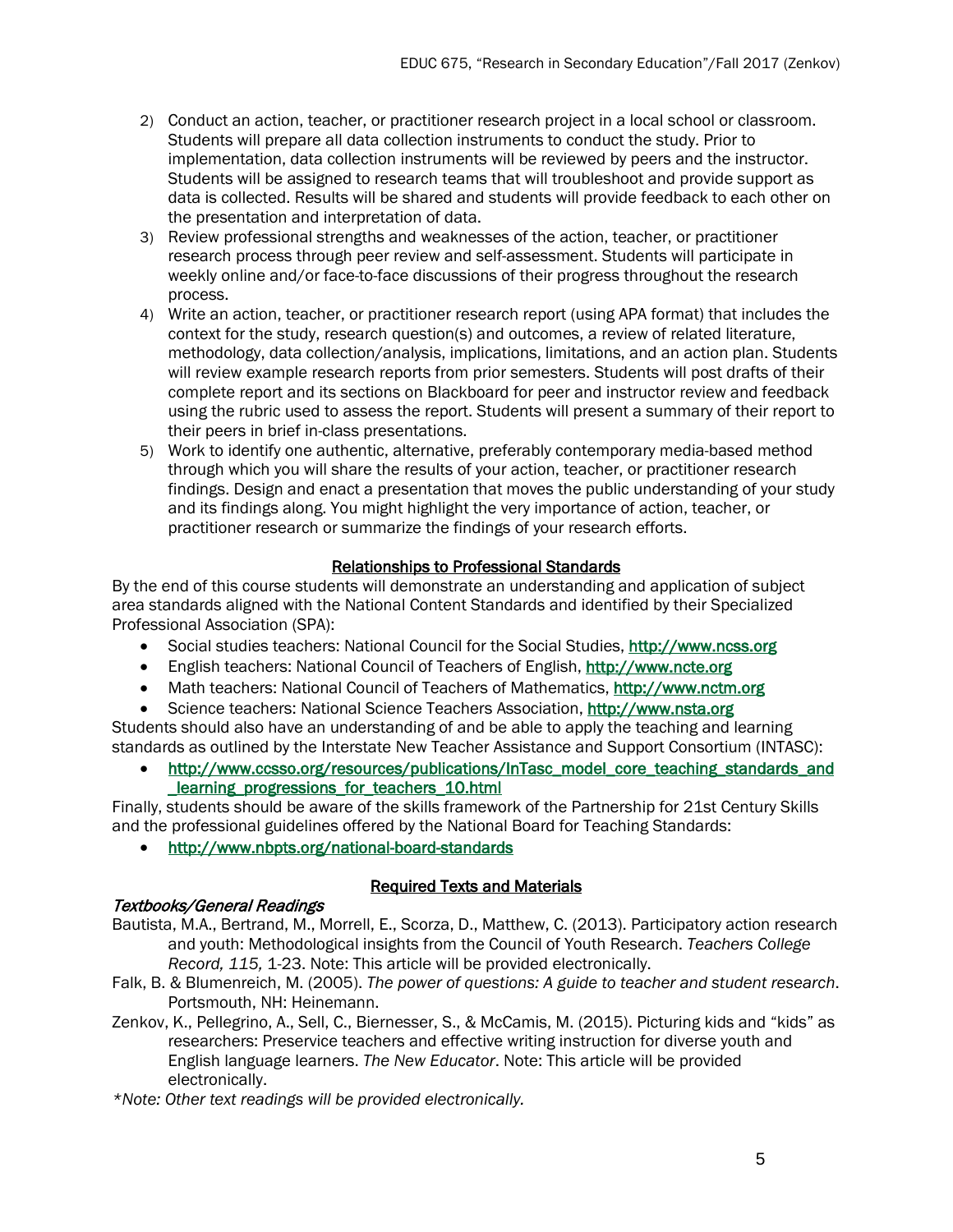## English Exemplar Action/Teacher/Practitioner Papers

- Atallah, M. (2016). *Social Justice and Student Engagement*. Unpublished masters action/teacher/practitioner research project. Note: This paper will be provided electronically.
- Bradshaw, L. (2017). *Fostering Student-Centered Active Learning: How Does it Impact Comprehension, Engagement, & Motivation?* Unpublished masters
- action/teacher/practitioner research project. Note: This paper will be provided electronically. Dwyer, E. (2014). *Reading techniques and popular culture*. Unpublished masters
- action/teacher/practitioner research project. Note: This paper will be provided electronically. Howick, D. (2016). *Determining the Appropriate Usage Level of Technology in the English Classroom.*  Unpublished masters action/teacher/practitioner research project. Note: This paper will be
- provided electronically. Kendrick, L. (2016). *Bellringers and Journaling: English Class as a Tool for Personal Growth.* Unpublished masters action/teacher/practitioner research project. Note: This paper will be provided electronically.
- Lima-Whitney, A. (2014). *Proofreading understanding, attitudes & practice.* Unpublished masters action/teacher/practitioner research project. Note: This paper will be provided electronically.
- Mitro, C. (2014). *Effective Strategies for Teaching Shakespeare: Getting High School Students to Connect With and Internalize the Bard.* Unpublished masters action/teacher/practitioner research project. Note: This paper will be provided electronically.
- Newman, K. (2015). *Empowering Student Voice by Applying a Social Justice Perspective to the Study of Literature.* Unpublished masters action/teacher/practitioner research project. Note: This paper will be provided electronically.
- Patterson, J. (2014). *Effects of reading interventions on reading comprehension, reading fluency, and attitudes toward reading.* Unpublished masters action/teacher/practitioner research project. Note: This paper will be provided electronically.
- Riddick, A. (2016). *Meaningful Feedback in Today's Classrooms.* Unpublished masters action/teacher/practitioner research project. Note: This paper will be provided electronically.
- Slater, B. (2017). *Student-Centered Goal Setting and Pursuing Skills in the Classroom.* Unpublished masters action/teacher/practitioner research project. Note: This paper will be provided electronically.
- Steele, L. (2015). *Literacy Skills, Self-Efficacy and Self-Reflection.* Unpublished masters action/teacher/practitioner research project. Note: This paper will be provided electronically.
- Tate, M. (2016). *"Imagination on Paper": How Creative Writing Warm-ups Can Be Used Effectively in an English Classroom.* Unpublished masters action/teacher/practitioner research project. Note: This paper will be provided electronically.
- Townsend, S. (2013). *ANOTHER homework assignment? Increasing homework motivation in the middle school classroom.* Unpublished masters action/teacher/practitioner research project. Note: This paper will be provided electronically.

### Social Studies Exemplar Action/Teacher/Practitioner Papers

- Aguirre, R. (2015). *Comparing the Effectiveness of Guided Notes in Traditional and Block Schedule Classes.* Unpublished masters action/teacher/practitioner research project. Note: This paper will be provided electronically.
- Barton, S. (2014). *Effectiveness of Informal Mentoring on Vulnerable Learners.* Unpublished masters action/teacher/practitioner research project. Note: This paper will be provided electronically.
- Green, O. (2016). *Integrating Technology as a Student Motivator.*Unpublished masters action/teacher/practitioner research project. Note: This paper will be provided electronically.
- Travis, M. (2017). *Implications of a 1:1 Laptop Initiative in High School Classrooms.* Unpublished masters action/teacher/practitioner research project. Note: This paper will be provided electronically.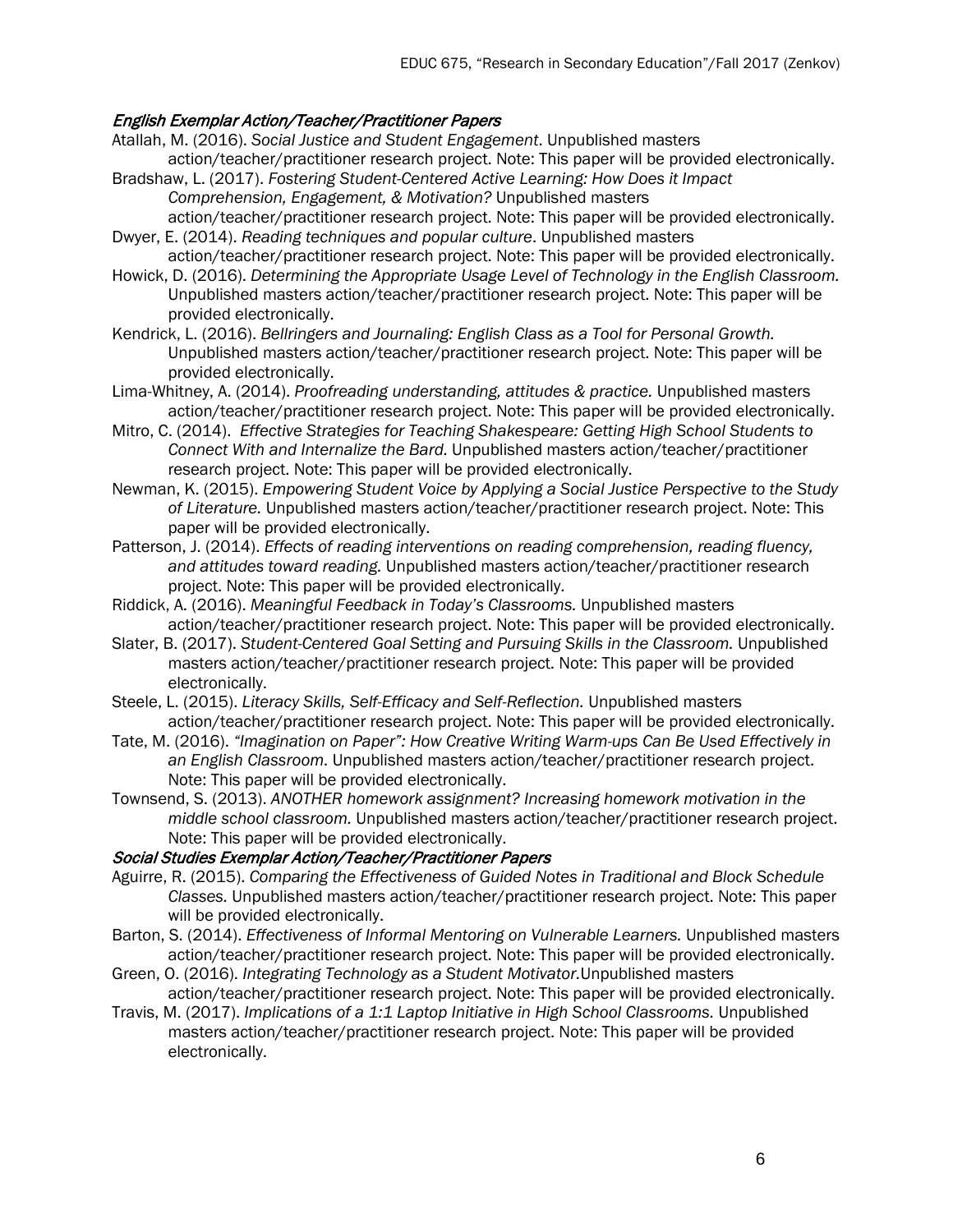- Viccora, M. (2016). *A Ticket to Rise: How Focusing on Fundamental Study Skills May Lead to Better Multiple-Choice Test Results, Improved Study Habits, Increased Confidence, and All of the Above.* Unpublished masters action/teacher/practitioner research project. Note: This paper will be provided electronically.
- Weatherholtz, N. (2015). *Types of Assessments in a Classroom of Diverse Learners.* Unpublished masters action/teacher/practitioner research project. Note: This paper will be provided electronically.

### Science Exemplar Action/Teacher/Practitioner Papers

- Araneo, K. (2016). *Implementing Goal Setting Strategies in an Online Learning-Centered Classroom to Build Motivation and Promote Student Success.* Unpublished masters action/teacher/practitioner research project. Note: This paper will be provided electronically.
- Leathart, S. (2012). *A Slice of Pizza: The Use of Authentic Contexts in a High School Biology Class.* Unpublished masters action/teacher/practitioner research project. Note: This paper will be provided electronically.
- McNeive, R. (2015). *Supportive Study Groups and its Impact on Academic Achievement.* Unpublished masters action/teacher/practitioner research project. Note: This paper will be provided electronically.
- Polen, C. (2014). *Particle physics: An essential and engaging part of the program.* Unpublished masters action/teacher/practitioner research project. Note: This paper will be provided electronically.
- Snow, L. (2015). *Explicit Teaching of Reading Comprehension Strategies to Improve Content Literacy in Biology.* Unpublished masters action/teacher/practitioner research project. Note: This paper will be provided electronically.
- Sutton, M. (2015). *Classroom Climate Interventions: Building a Sense of Community in the Classroom.* Unpublished masters action/teacher/practitioner research project. Note: This paper will be provided electronically.
- Walsleben, K. (2012). *Student-teacher relationships and their effect on student engagement and achievement.* Unpublished masters action/teacher/practitioner research project. Note: This paper will be provided electronically.

### Math Exemplar Action/Teacher/Practitioner Papers

- Baney, C. (2015). *Understanding the Numbers through the Words: Improving Literacy in the Math Classroom.* Unpublished masters action/teacher/practitioner research project. Note: This paper will be provided electronically.
- Brand, M. (2014). *Station teaching co-teaching method.* Unpublished masters action/teacher/practitioner research project. Note: This paper will be provided electronically.
- Hahne, C. (2012). *Confidence + Good Grades = Success!: Defining and Promoting Student Success in Mathematics Through the Use of Self-Monitoring and Progress Tracking*. Unpublished masters action/teacher/practitioner research project. Note: This paper will be provided electronically.
- Koca, J. (2017). *Students' Mathematics Identities: Cultivating a Sense of Belonging in a Math Classroom.* Unpublished masters action/teacher/practitioner research project. Note: This paper will be provided electronically.
- Long, L. (2013). *Mathematical proficiency through problem-solving.* Unpublished masters action/teacher/practitioner research project. Note: This paper will be provided electronically.

### ESOL Exemplar Action/Teacher/Practitioner Papers

- Lancia, A. (2013). *Electronic Portfolios: 21st Century Assessment Tools for Early Childhood Learners.* Unpublished masters action/teacher/practitioner research project. Note: This paper will be provided electronically.
- McCusker, D. (2013). *Using movement to explicitly teach vocabulary to first grade English language learners.* Unpublished masters action/teacher/practitioner research project. Note: This paper will be provided electronically.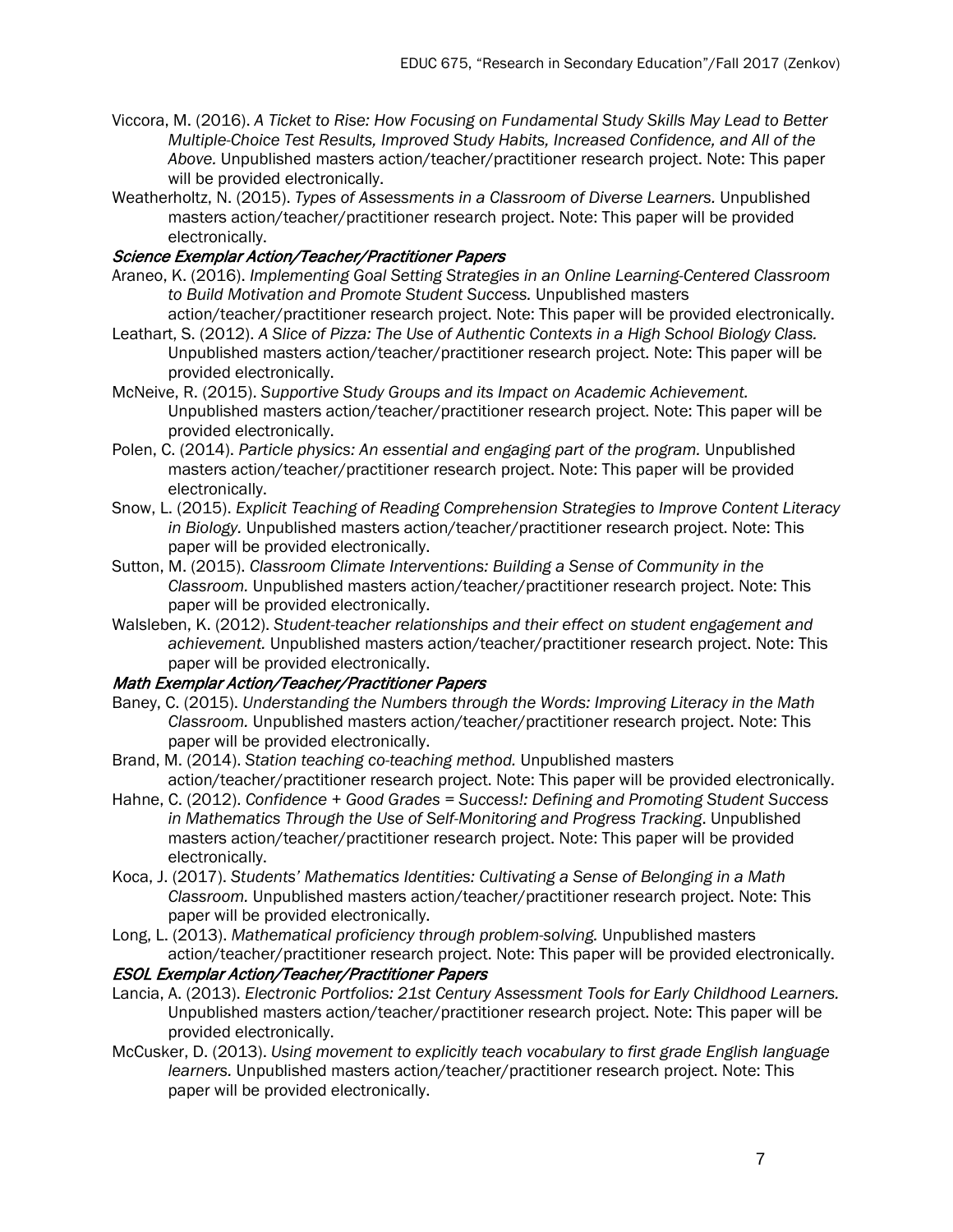- Peckenham, E. (2013). *"I know that I'm use water for somethink": A study of self-assessment in a third grade science classroom.* Unpublished masters action/teacher/practitioner research project. Note: This paper will be provided electronically.
- Sharp, R. (2012). *Learn with your friends: Literature circles with English Language Learners in Africa*. Unpublished masters action/teacher/practitioner research project. Note: This paper will be provided electronically.
- Stone, K. (2013). *The "art" of mother tongue inclusion: Its effect on achievement, self-esteem and identity.* Unpublished masters action/teacher/practitioner research project. Note: This paper will be provided electronically.
- Vranas, J. (2013). *Combating the "Bueller effect:" A study of the effects of homogeneous ability grouping on confidence and participation.* Unpublished masters action/teacher/practitioner research project. Note: This paper will be provided electronically.

*Note: Additional readings available online and/or in class; we may substitute other teacher research projects for those listed above, but these will also be provided electronically and free-of-charge. You will also need access to a computer, with web, email, and printing privileges.*

#### Recommended Texts

American Psychological Association (2009). *Publication manual* (6th ed.). Washington, DC: American Psychological Association.

*Note: APA guidelines are available online at http://owl.english.purdue.edu/owl/resource/560/01/*

#### Resources

#### Articles and Books

- Arhar, J., Holly, M. & Kasten, W. (2008). *Action research for teachers: Traveling the yellow brick road*, (3rd ed.). Upper Saddle River, New Jersey: Merrill Prentice Hall.
- Bell, J. (2005). *Doing your research project: A guide for first-time researchers in education and social science* (4th ed.). Buckingham, England: Open University Press.
- Bruce, S.M. & Pine, G. J. (2010). *Action research in special education: An inquiry approach for effective teaching and learning*. New York: Teacher's College Press.
- Burnaford, G., Fischer, F. & Hobson, D. (1996). *Teachers doing research: Practical possibilities.* Mahwah, NJ: Lawrence Erlbaum Associates.
- Carlisle, L.R., Jackson, B. & George, A. (2006). Principles of social justice education: The social justice education in schools project. *Equity & Excellence in Education 39,* 55-64.

Chiseri-Strater, E. & Sunstein, B. (2006). *What works? A practical guide for teacher research.*  Heinemann. Note: Intro and sample chapter can be found at http://books.heinemann.com/shared/onlineresources/E00713/chapter9.pdf and ordered online at [http://books.heinemann.com/products/E00713.aspx.](http://books.heinemann.com/products/E00713.aspx)

- Cochran-Smith, M., Lytle, S.L (1999). The teacher research movement: A decade later. *Educational Researcher, 28*(7), 15-25.
- Cochran-Smith, M. & Lytle, S.L. (2009). *Inquiry as stance: Practitioner research in the next generation (practitioner inquiry)*. New York: Teachers College Press.

Cook-Sather, A. (2009). *Learning from the student's perspective*: *A methods sourcebook for effective teaching.* Boulder, CO: Paradigm Publishers.

Dick, B. (2011). Action research literature 2008—2010: Themes and trends. *Action Research*, *9*(2), 122-143. doi: 10.1177/1476750310388055

- Freeman, D. (1998). *Doing teacher research: From inquiry to understanding*. Toronto, Canada: Heinle & Heinle Publishers.
- Friedman, V. J., & Rogers, T. (2009). There is nothing so theoretical as good action research. *Action Research*, 7(1), 31-47. doi: 10.1177/1476750308099596
- Goodnough, K. (2001). Teacher development through action research. *Action in teacher education, 23*(1), 37-46.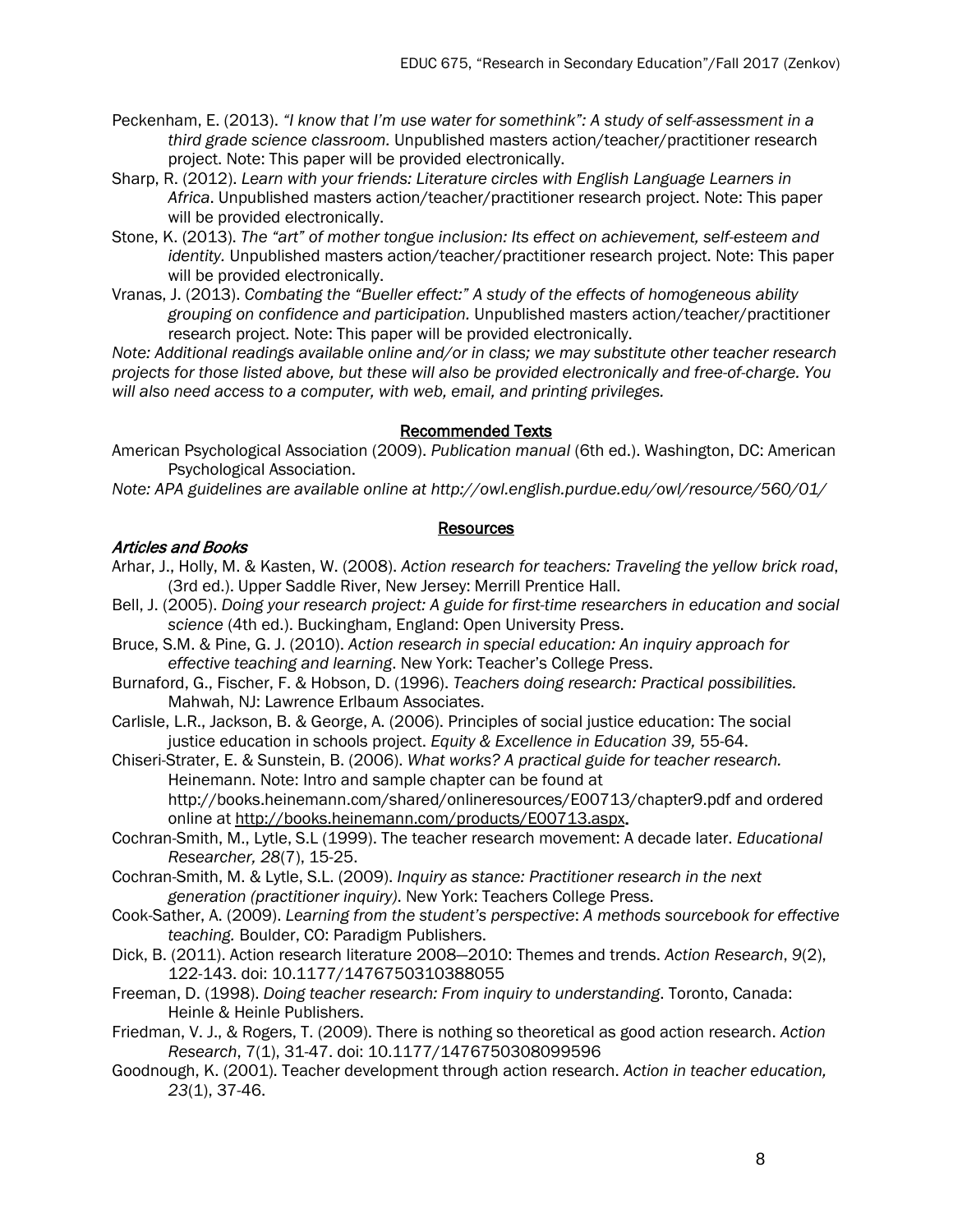- Hanks, R.S. & Ponzetti, J.J. (2004). Family studies and intergenerational studies: Intersections and opportunities. *Journal of Intergenerational Relationships, 2*(3/4), 5-22.
- Hopkins, D. (1993). *A teacher's guide to classroom research.* Buckingham, England: Open University Press.
- Hubbard, R. & Power, B. (1999). *Living the questions: A guide for teacher researchers.* NY: Stenhouse Publishers.
- Hubbard, R. & Power, B. (2003) *The art of classroom inquiry: A handbook for teacher-researchers*. Portsmouth, NH: Heinemann.
- Kosnik, C., Beck, C., Freese, A.R., & Samaras, A.P. (Eds.), (2006). *Making a difference in teacher education through self-study: Studies of personal, professional, and program renewal*. Dordrecht, The Netherlands: Springer.
- Lebak, K. (2010). Can inquiry and reflection be contagious? Science teachers, students, and action research. Journal of Science Teacher Education. 21 (8), 953 - 970. Doi: 10.1007/s10972- 010-9216-x
- Leedy, P.D., and Ormrod, J.E. (2012). *Practical research: Planning and design* Upper Saddle River, NJ: Merrill.
- Macintyre, C. (2000). *The art of action research in the classroom.* London: David Fulton Publishers.
- MacLean, M. & Mohr, M. (1999). *Teacher-researchers at work.* Berkeley, CA: National Writing Project.
- Marquez-Zenkov, K. (2007). Through city students' eyes: Urban students' beliefs about school's purposes, supports, and impediments. *Visual Studies, 22*(2), 138-154.
- Marquez-Zenkov, K., & Harmon, J.A. (2007). "Seeing" English in the city: Using photography to understand students' literacy relationships. *English Journal, 96*(6), 24-30.
- Marzano, R., Pickering, D., & Pollock, J. (2004). *Classroom instruction that works: Research-based strategies for increasing student achievement.* Prentice Hall.
- McNiff, J., Lomax, P., & Whitehead, J. (2003). The main features of action research process. In *You and your action research project.* London and NY: RoutledgeFalmer.
- McNiff, J., & Whitehead, J. (2011). *All you need to know about action research* (2nd ed.). Thousand Oaks, CA: Sage.
- Mertler, C.A. & Charles, C.M. (2011). *Introduction to educational research* (7th ed.). Boston: Pearson/Allyn & Bacon. ISBN: 013701344-2.
- Mertler, C.A. (2013). *Action research: Improving schools and empowering* educators (4th ed.). Thousand Oaks, CA: Sage.
- Meyers, E. & Rust, F. (2003). *Taking action with teacher research*. Heinemann.
- Mills, G. E. (2010). *Action research: A guide for the teacher researcher* (4th ed.). Pearson
- Mitra, D. (2007). Student voice in school reform: From listening to leadership. In D. Thiessen & A. Cook-Sather (Eds.), *International handbook of student experience in elementary and secondary school*. Dordrecht, The Netherlands: Springer Publishers.
- Morrell, E. (2007). *Critical literacy and urban youth: Pedagogies of access, dissent, and liberation*. New York: Routledge.
- Nieto, S. (2003). *What keeps teachers going?* New York: Teachers College Press.
- Oakes, J. & Lipton, M. (2003). *Teaching to change the world, 2nd ed.* Boston: McGraw Hill.
- Pahl, K., & Pool, S. (2011). 'Living your life because it's the only life you've got': Participatory research as a site for discovery in a creative project in a primary school in Thurnscoe, UK. *Qualitative Research Journal*, 11(2), 17-37.
- Parsons, J., Hewson, K., Adrian, L, & Day, N. (2013). *Engaging in action research: A practical guide to teacher-conducted research for educators and school leaders*. Brush Education
- Razfar, A. (2011). Action research in urban schools: Empowerment, transformation, and challenges. *Teacher Education Quarterly, 38*(4), 25-44. Retrieved from http://search.proquest.com/docview/923754407?accountid=14541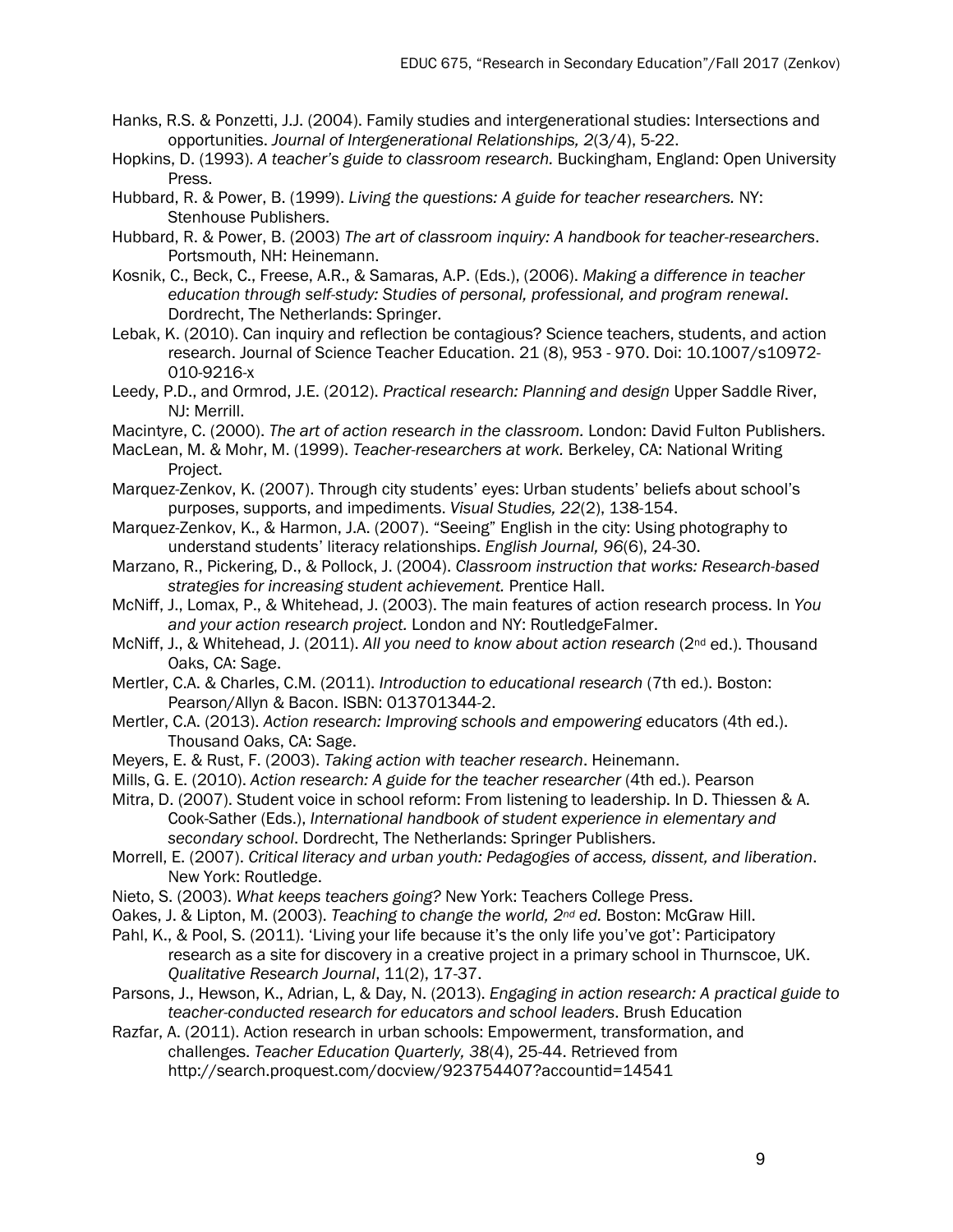- Rodgers, C. (2006). Attending to student voice: The role of descriptive feedback in learning and teaching. *Curriculum Inquiry, 36*(2), 209-237.
- Sagor, R. (1993). *How to conduct collaborative action research.* Alexandria, VA: Association for Supervision and Curriculum Development.

Sagor, R. (2010). *Collaborative action research for professional learning communities*. Solution Tree.

- Samaras, A. P. (2011). *Self-study teacher research: Improving your practice through collaborative inquiry.* Thousand Oaks, CA: Sage.
- Samaras, A. P., Freese, A. R., Kosnik, C., & Beck, C. (Eds.) (2008). *Learning communities in practice.*  The Netherlands: Springer Press.
- Seidman, I. (2012). *Interviewing as qualitative research: A guide for researchers in education and the social sciences* (4th ed.). New York: Teachers College Press.
- Shagoury, R. & Power, B. (2012). *Living the questions: A guide for teacher researchers* (2nd ed.). NY: Stenhouse Publishers
- Singer, Jessica. (2006). *Stirring up justice: Writing and reading to change the world*. Portsmouth, NH: Heinemann. ISBN: 0325007470
- Strambler, M. J. (2013). Promoting student engagement through evidence-based action research with teachers. *Journal of Educational and Psychological Consultation. 23*(2), 87-114.
- Teel, K., & Obidah, J. (Eds.). (2008). *Building racial and cultural competence in the classroom: Strategies from urban educators*. New York: Teachers College Press.
- Temple, C., Ogle, D., Crawford, A., Frepon, P. (2008): *All children read: Teaching for literacy in today's diverse classrooms*. Upper Saddle River, NJ: Pearson/Allyn & Bacon.
- Thomas, R. M. (2005). *Teachers doing research: An introductory guidebook.* Boston: Pearson/Allyn & Bacon.
- Villegas, A. & Lucas, T. (2007). The culturally responsive teacher. *Educational Leadership. 64*(6), 28- 33.
- Whitford, B. L. & Wood, D.R. (2010). *Teachers learning in community: Realities and possibilities*. Albany, NY: SUNY.
- Wyatt, M. (2011). Teachers researching their own practice*. ELT Journal. 65*(4), 417 42. doi: 10.1093/elt/ccq074
- Yonezawa, S., & Jones, M. (2007). Using student voices to inform and evaluate secondary school reform. In D. Thiessen & A. Cook-Sather (Eds.), *International handbook of student experience in elementary and secondary school* (pp. 681-710). The Netherlands: Springer Publishers.
- Zenkov, K., Harmon, J., van Lier, P., & Marquez, M. (2008). Picture this: Seeing diverse city students' ideas about schools' purposes, impediments, and supports. *Multicultural Perspectives*.

### Qualitative Analysis

- Bogdan, R. C., & Biklen, S. K. (2011). *Qualitative research for education: An introduction to theory and methods* (5th ed.). Boston, MA: Allyn & Bacon.
- Blair, J. Czaja, R., & Blair, E. A. (2014). *Designing surveys: A guide to decisions and procedures* (3rd ed.)*.* Thousand Oaks, CA: Pine Forge Press.
- Maxwell, J.A. (2005). *Qualitative research design: An interactive approach* (2nd ed.). Thousand Oaks, CA: Sage.
- Miles, M. B., & Huberman, A. M. & Salda̴ña, J. (2013). *Qualitative data analysis* (3rd ed.). Thousand Oaks, CA: Sage.
- Strauss, A., & Corbin, J. (1990). *Basics of qualitative research: Grounded theory procedures and techniques*. Newbury Park, CA: Sage.

## Quantitative Analysis and Statistics

- Bartz, A. E. (1999). *Basic statistical concepts (4th ed)*. Upper Saddle River, NJ: Merrill.
- Cronk, B. C. (2002). *How to use SPSS: A step-by-step guide to analysis and interpretation (2nd ed).*  Los Angeles, CA: Pyrczak Publishing.
- Rovessi, C., & Carroll, D. J. (2002). *Statistics made simple for school leaders.* Lanham, MD: Scarecrow Press.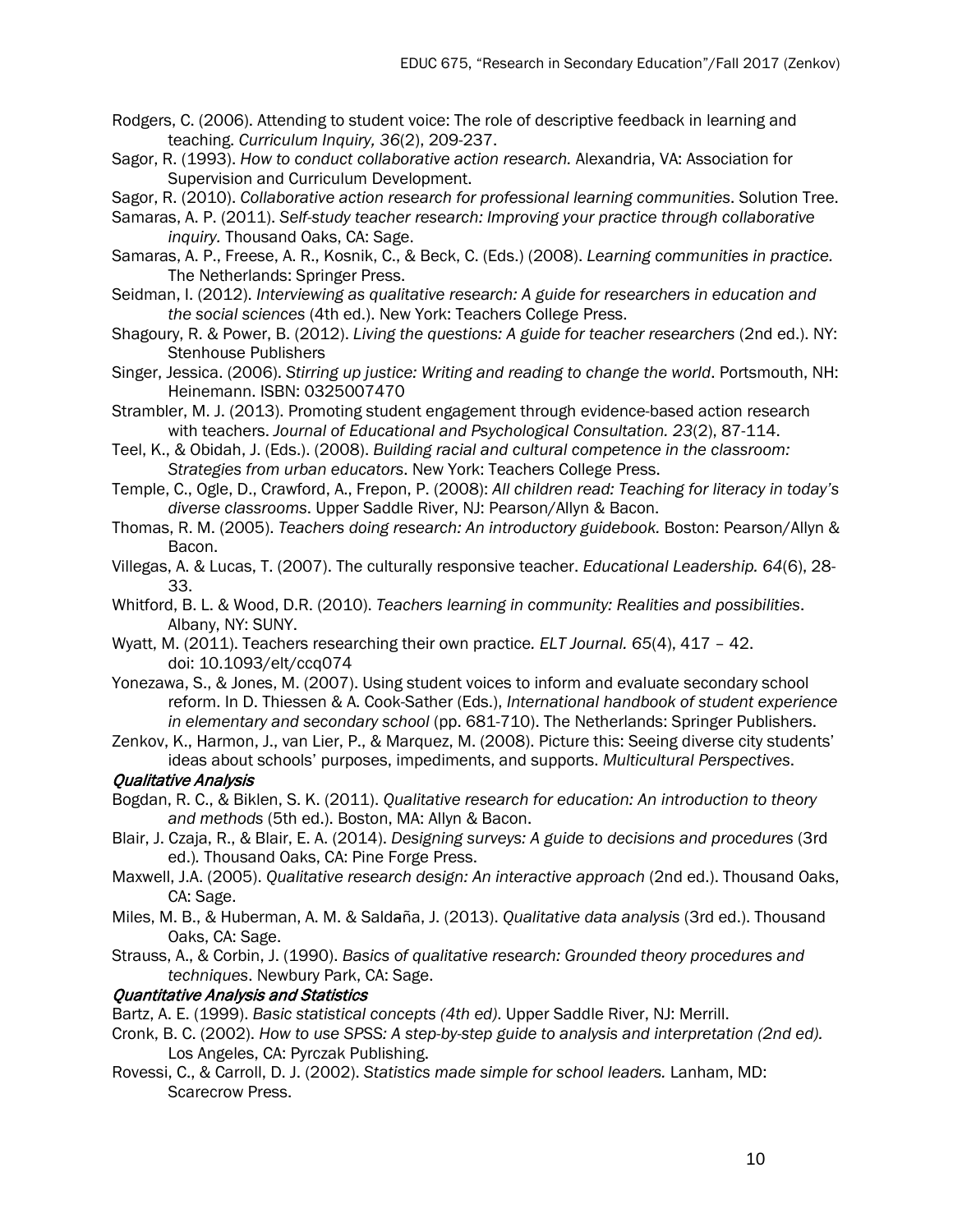Salkind, N. (2010). *Statistics for people who (think they) hate statistics (4th ed.)*. Thousand Oaks, CA: Sage.

## Research and Writing

Booth, W.C., Colomb, G.G., & Williams, J.M. (2008). *The craft of research* (3rd ed.). Chicago, IL: The University of Chicago.

Dahl, K.K. (1992). *Teacher as writer: Entering the professional conversation.* Urbana, IL: NCTE. General Websites

- George Mason University Library:<http://library.gmu.edu/>
- What Kids Can Do: [www.whatkidscando.org](http://www.whatkidscando.org/)
- Through Students' Eyes: [www.throughstudentseyes.org](http://www.throughstudentseyes.org/)
- International Visual Sociology Association (IVSA): [www.visualsociology.org](http://www.visualsociology.org/)

## Action/Teacher/Practitioner Research/Research Websites

- [http://gse.gmu.edu/research/tr/tr\\_action/](http://gse.gmu.edu/research/tr/tr_action/)
- <http://www.scu.edu.au/schools/gcm/ar/arp/arfaq.html>
- <http://www.lupinworks.com/jn>
- <http://www.drawntoscience.org/educators/action-research/what-is-action-research.html>
- <http://www.accessexcellence.org/LC/TL/AR/>
- <https://www.gov.uk/government/organisations/department-for-education>
- <http://www.teacherresearch.net/>

## Data Collection Tools

- Go to Googledocs, then "spreadsheets" to create survey
- Survey Monkey: http://www.surveymonkey.com

## National Reports and Test Reporting Centers

- The Nation's Report Card/National Assessment of Educational Progress: http://nces.ed.gov/nationsreportcard/
- National Center for Educational Statistics: http://nces.ed.gov/help/sitemap.asp
- TIMSS and PIRLS (The International Math and Science Study and International Literacy Study): http://www.timss.org/

### Virginia State Standards

- Virginia Department of Education: http://www.pen.k12.va.us/
- State of Virginia, SOL Resources:<http://www.pen.k12.va.us/testing/index.shtml>
- State of Virginia Standards of Learning Test Information: http://www.pen.k12.va.us/testing/index.shtml

### Tk20 Performance-Based Assessment Submission Requirement

Every student registered for any Secondary Education course with a required Tk20 performancebased assessment(s) (designated as such in the syllabus) is required to submit this/these assessment(s), the Teacher Research Project and Impact Presentation, to Tk20 through 'Assessments' in Blackboard (regardless of whether a course is an elective, a one-time course or part of an undergraduate minor). Failure to submit the assessment to Tk20 (through Blackboard) will result in the course instructor reporting the course grade as Incomplete (IN). Unless this grade is changed upon completion of the required Tk20 submission, the IN will convert to an F nine weeks into the following semester.

### Course Requirements

### General

All assignments should be turned in via Blackboard on the due date indicated in the schedule below. The submission deadline for assignments is Tuesday midnight (US eastern standard time) each week. All projects must be typed, in 12-point font, with one-inch margins, double-spaced, in Times New Roman font, and follow APA guidelines. Writing quality (including mechanics, organization, and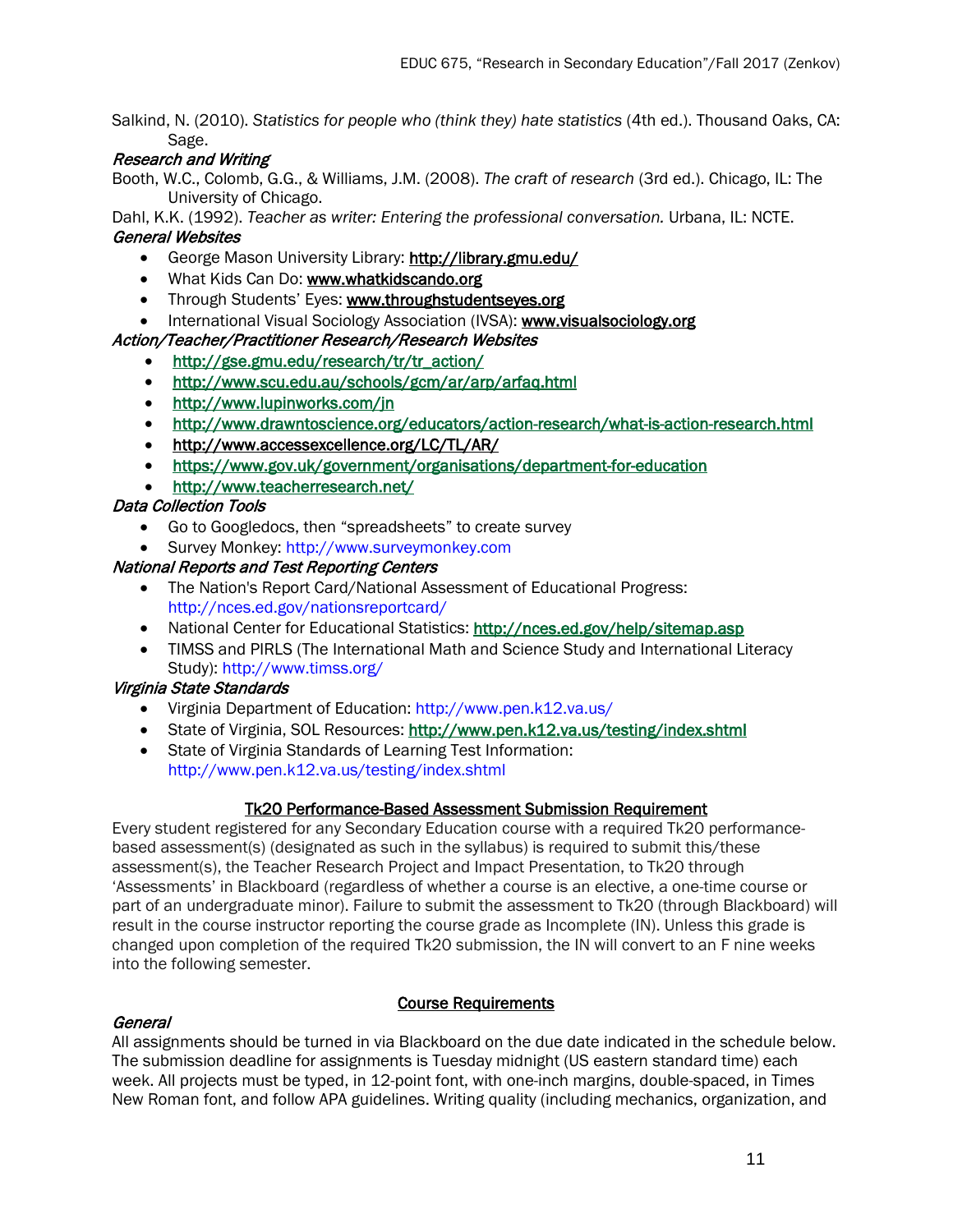content) is figured into the overall points for each writing assignment, so please proofread carefully. Late papers and projects will not be accepted without penalty, excepting extraordinary circumstances. I am happy to clarify and lend assistance on projects and assignments, but please contact me within a reasonable timeframe. I reserve the right to add, alter, or omit any assignment as necessary during the course of the semester.

*Note: Please title each assignment with your last name, the name of the project/assignment, and the date you are submitting it (e.g., Smith\_Literature\_Review\_Draft\_9-1-12).*

#### Attendance, Participation, and Peer Feedback (15 points)

Students are expected to attend *all* class periods of courses for which they register. Class participation—both in online and face-to-face settings—is important not only to the individual student, but to the class as whole. Class participation is a factor in grading; instructors may use absences, tardiness, or early departures as de facto evidence of non-participation and as a result lower the grade. Participants are expected to read the assigned materials, complete online activities including pre-session Blackboard assignments, arrive promptly, attend all class meetings for the entire session, and participate in online and face-to-face class discussions. It is your responsibility to offer insights, questions, comments, and concerns from the readings; I suggest that you keep a reading log that includes both notes on and reactions to each reading. This log could also contain the field notes that you will take on your classroom as you complete your research project. If, due to an emergency, you will not be able to participate during a given week of class, please contact me as soon as possible and certainly prior to any face-to-face class time; it's best to do so via my email or my mobile phone (216.470.2384). Students are responsible for obtaining information given during class discussions despite attendance. Demonstration of positive and collaborative professional dispositions toward colleagues during peer review, along with a willingness to accept constructive criticism, is a course expectation.

By virtue of agreeing to work together in this course we instantly formed a new community. This community will be rooted in mutual respect and shared responsibility; these foundations translate into consistent and punctual attendance and active participation in all class activities. My goal is to develop a comfortable online and face-to-face classroom community where risk-taking is encouraged; we can only grow through such open-heartedness. Your attendance, thoughtfulness, clarity, and active sharing of responsibility for our classroom community will affect your grade. It is your responsibility to share and respond with insights, questions, comments, concerns, and artifacts from the readings and your teaching and research experiences. Absences and tardies—in both online and campus class sessions—will impact your grade. Two tardies are equal to one absence, and missing 30% or more of class sessions will result in automatic course failure. Please turn off all mobile phones, computers, and pagers when you participate in our class.

You will have the chance to work with peers across the semester as you draft and craft your research project. A peer reviewer is a colleague whom you trust personally and professionally, as well as a kind but courageous about asking provocative questions about your work and your perspective. In our course, a significant amount of in- and out-of-class time will be spent considering each other's work, and I will offer you tools to use to support the creation and revision of each section of your research reports. These activities will require that you follow the outlined procedures quite closely not religiously or without modification. Let's keep in mind that peer reviewers intend not just to know their own work but to understand the contexts, circumstances, and settings of their peers' efforts. Let us also be advocates for each other's critical reflections on our teaching practices. We will establish non-negotiables for our work as a class and for each of our peer interactions. Blackboard Participation and Assignments (10 points)

Participants are expected to log onto Blackboard at least twice times weekly. The Blackboard URL is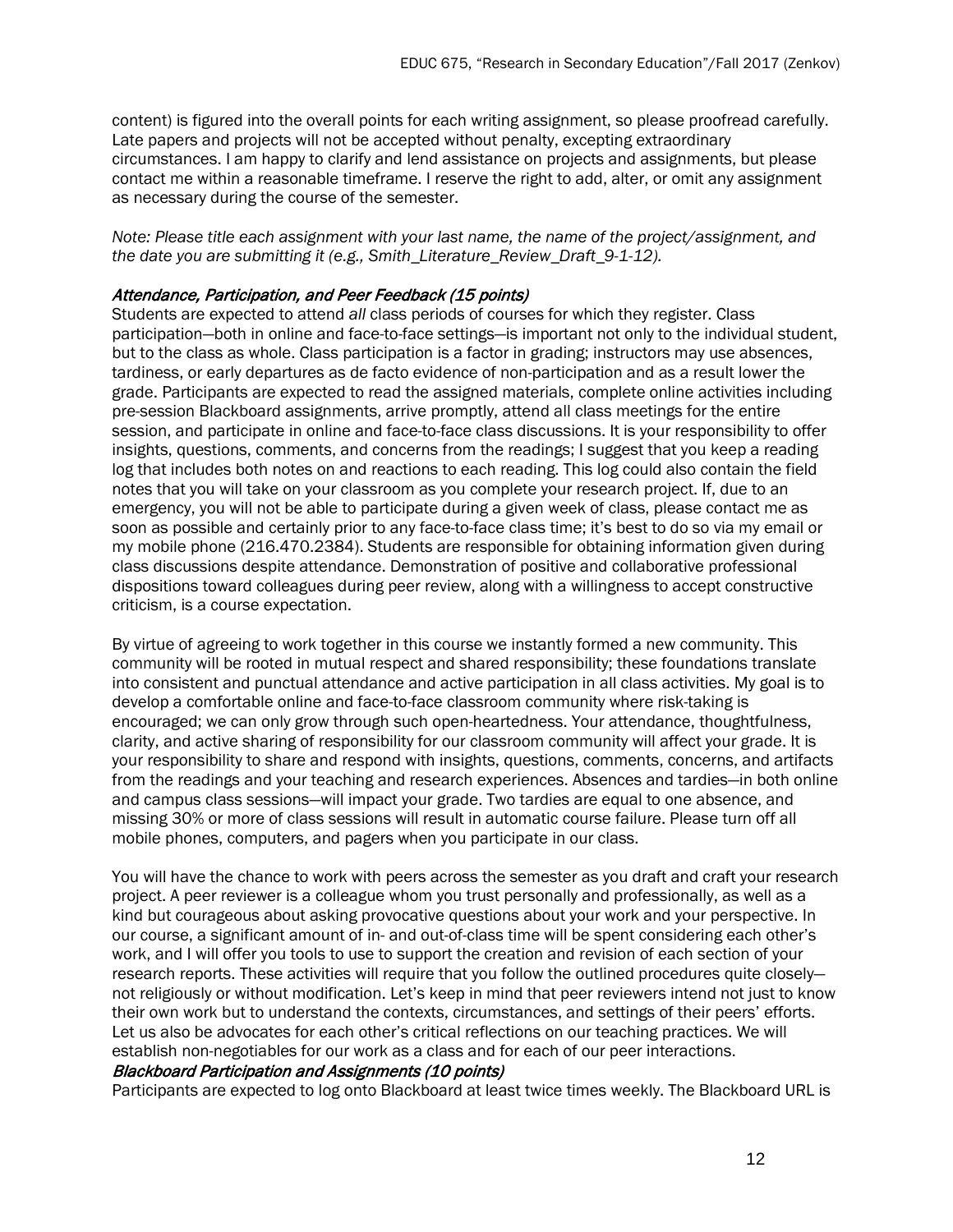[https://mymasonportal.gmu.edu/webapps/portal/frameset.jsp.](https://mymasonportal.gmu.edu/webapps/portal/frameset.jsp) Each member of our class will be responsible for contributing at least one posting to each discussion and for responding to at least two peers each week; we will develop a schedule of rotating respondents to ensure that each of us is giving and receiving quality feedback. Please post contributions by the end of the week in which the topic is discussed. Discussion postings should be thorough and thoughtful. Just posting an "I agree/disagree with your comment" or "I think the same" to someone else's thoughts is not considered adequate. *Note: Access to the Internet to search for resources and to engage in online course related activity is required approximately three times per week.* 

1) Assignment  $#1$  (due Monday, Sept  $4<sup>th</sup>$ )

Post a brief biographical sketch introducing yourself to the class. Attach a photo of yourself, preferably a close-up of you in your work environment. Then respond to the following questions on the Discussion Board and upload one accompanying image or artifact that relates to the ideas or experiences you describe:

- What has your experience been in reading and or participating in education research studies, reports or articles? How have they been beneficial?
- What do you believe the benefits of conducting research in your own classroom might be?
- What is your initial sense of how (and why) you might involve your students in your project in a "Youth Participatory Action Research" way—in the design, question selection, implementation, strategy selection, data collection, data analysis, and/or presentation of findings?

### 2) Assignment #2 (due Monday, September  $11<sup>th</sup>$ )

Briefly respond to the following questions on the Discussion Board, then upload your draft "Introduction" PPT slide:

- What are three to five research questions you might address with your research? Be sure that these are "how" questions rather than "yes/no" questions.
- Action, teacher, or practitioner research is often criticized because the outcomes are not generalizable. How might you respond to this concern in defending action, teacher, or practitioner research as a viable research method?
- What feedback might you offer and what questions might you pose to your peers on their "Introduction" slides?
- 3) Assignment #3 (due Monday, September 25th)

Briefly respond to the following questions on the Discussion Board, then upload your draft "Literature Review" PPT slide:

- What have the surprises, challenges, and insights you've encountered in crafting your literature review?
- Why do we consider other researchers' experiences with studies of similar topics, when crafting our research projects?
- What feedback might you offer and what questions might you pose to your peers on their "Literature Review" slides?
- 4) Assignment #4 (due Monday, October 9th)
	- Briefly respond to the following questions on the Discussion Board, then upload your draft "Methodology" PPT slide:
		- What will be your specific teaching interventions? What will be your primary data collection methods?
		- How will you TRIANGULATE the data collection in your study? How will you insure that your study is VALID and your data collection techniques are RELIABLE?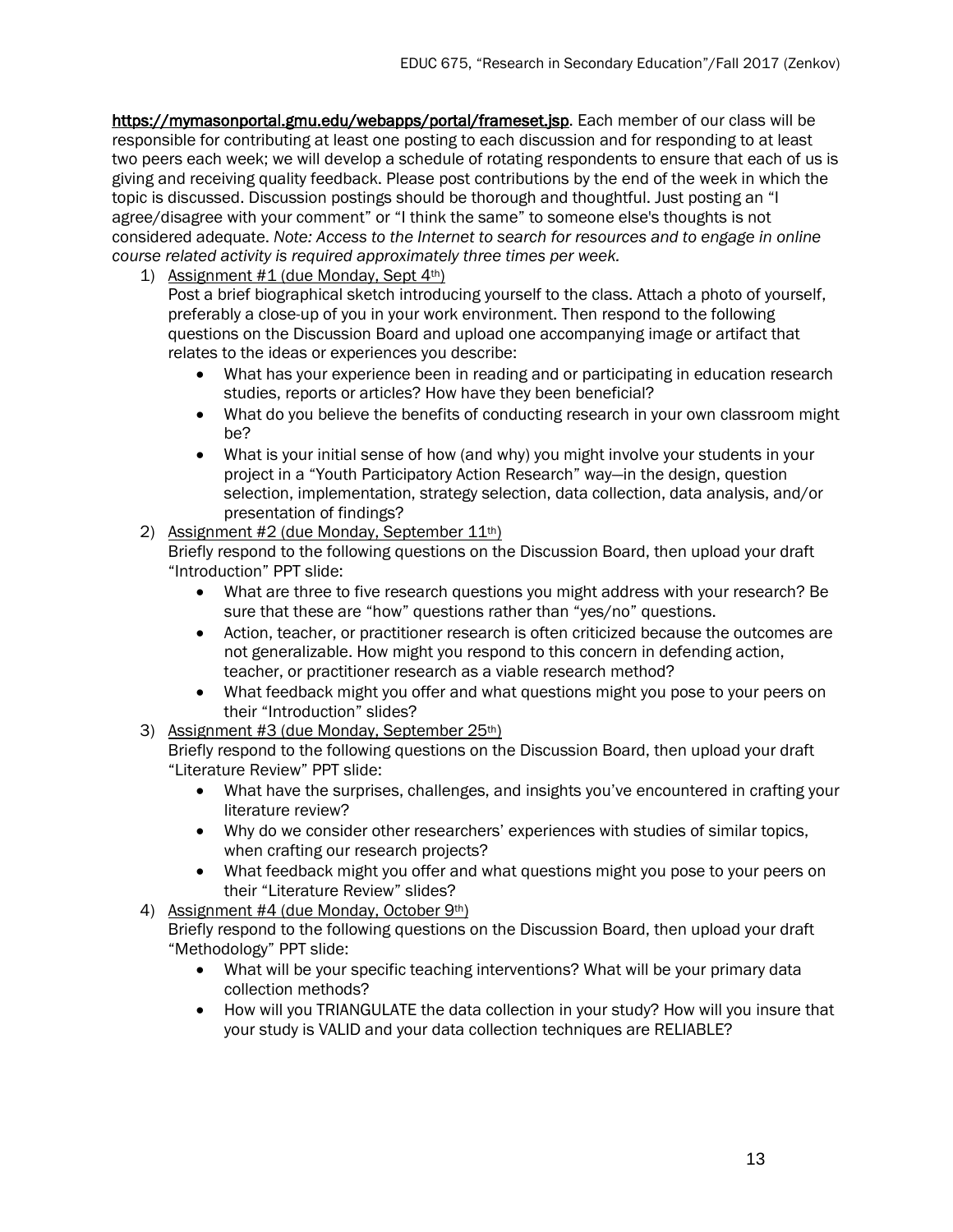- How will you ensure that you have met any ethical challenges associated with conducting research on your teaching and followed your school's ethics policy regarding the collection of data?
- What feedback might you offer and what questions might you pose to your peers on their "Methodology" slides?
- 5) Assignment #5 (due Monday, October 23rd)

Briefly respond to the following questions on the Discussion Board, then upload one draft "Findings" PPT slide:

- What is an example of the most interesting, surprising, consistent, or representative data you have gathered this week?
- What initial sense (analysis!) have you made of any data you collected this week or thus far?
- What feedback might you offer and what questions might you pose to your peers on their "Findings" slides?
- 6) Assignment #6 (due Tuesday, November  $6<sup>th</sup>$ )

Briefly respond to the following questions on the Discussion Board, then upload a second draft "Findings" PPT slide:

- What is an example of the most interesting, surprising, consistent, or representative data you have gathered this week?
- What initial sense (analysis!) have you made of any data you collected this week or thus far?
- What feedback might you offer and what questions might you pose to your peers on their "Findings" slides?

### Action/Teacher/Practitioner Research Project Draft Components (15 points)

You will submit for instructor and peer review the following draft sections of your action, teacher, or practitioner research paper: introduction/contexts, literature review, methodology, findings, and discussion/action plan. Due dates of these drafts are listed in the schedule below, and the specific elements of these sections will be provided via samples, descriptions, and rubrics. Completing these draft elements will scaffold you toward completion of your final project—a very good thing.

## Action/Teacher/Practitioner Research Project (60 points)

Participants will design and conduct an action, teacher, or practitioner research project that is relevant to their present or future teaching positions. Outlines, examples, descriptions, and rubrics of these projects will be provided. You will write a literature review and proposal for this project, collect and analyze preliminary data, and share the results of your study with both our class (and potentially an outside audience) in a PowerPoint presentation. It is possible to partner with another student for the purpose of sharing data and researching different aspects of a common topic; each partner, however, must submit an original, stand-alone report. Each participant will make an in-class maximum ten-minute presentation (ungraded) on her/his project; an outline and examples of these presentations will be provided. Please note that projects or papers submitted for credit in another course cannot also be used for a grade in this course. When considering research topics, you should identify a research question that really matters to you. It should be something about which you are curious and with which you are willing to spend time researching and learning. In the words of a former Mason student, "If you aren't eager to spend several days curled up reading about your topic, then it's not love, and you need to ditch it and find another topic."

### Action/Teacher/Practitioner Research Impact Presentation

Working independently you will identify an authentic, alternative, preferably contemporary mediabased method through which you will share the impact of your teacher research—to an audience you care about and/or to an audience that you think should care about your teacher research work.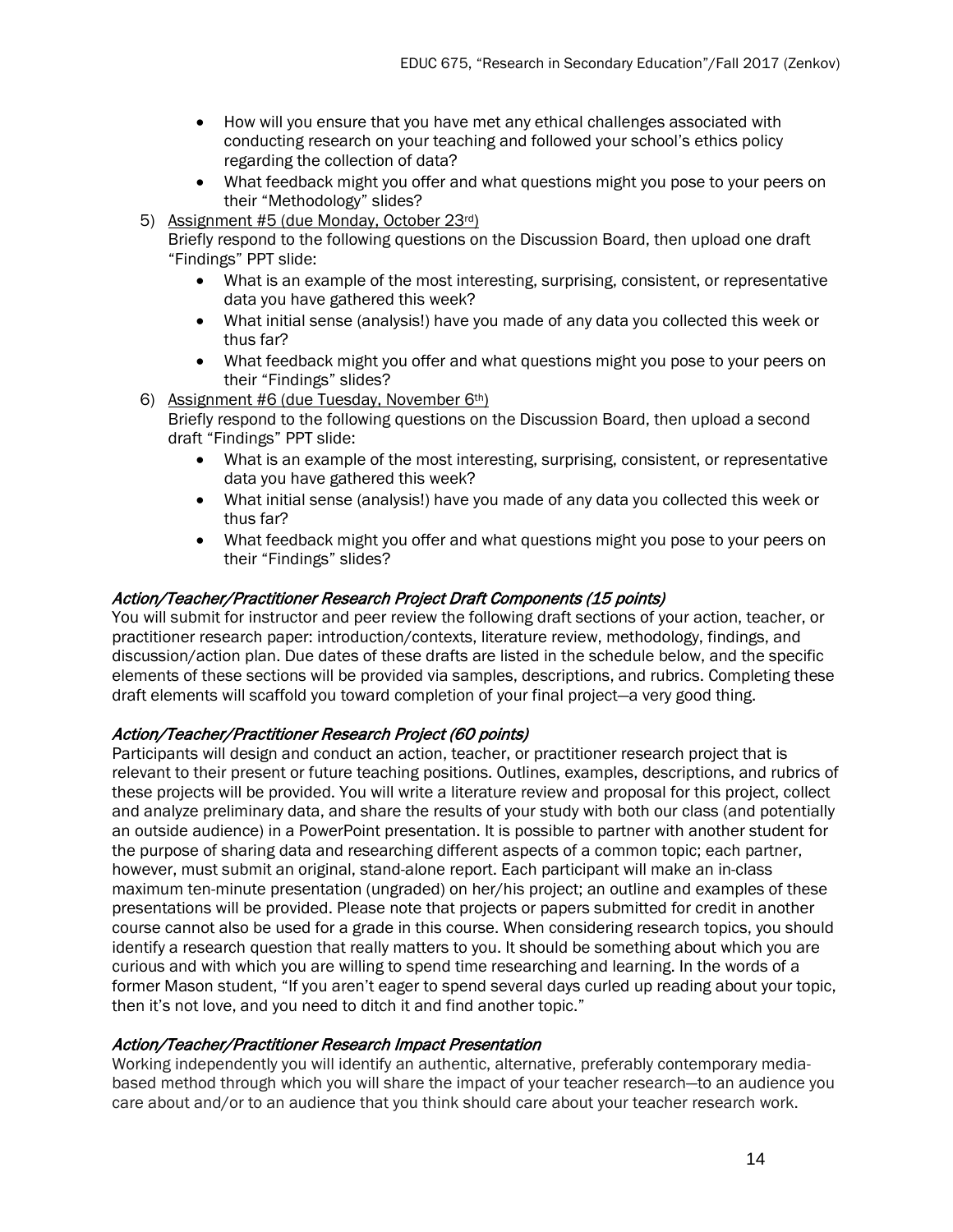While you will make a brief presentation of your individual research findings in class, the mission of this assignment is for you to design and enact a presentation that moves the public understanding of your study along. You might choose to create a presentation that highlights your project and findings. You might highlight the very importance of action, teacher, or practitioner research. You are encouraged to display and present these findings in an alternative setting and through creative means, with your primary goal being engaging in an exercise in demonstrating the significance of your research to the broader world. You may potentially share your project with the Secondary Program Faculty and members of the larger college or educational community.

#### Assessment and Mastery Grading

All assignments will be evaluated holistically using a mastery grading system; the general rubric is described below, and a specific rubric provided with each assignment. A student must demonstrate "mastery" of each requirement of an assignment; doing so will result in a "B" level score. Only if a student additionally exceeds the expectations for that requirement—through quality, quantity, or the creativity of her/his work—will she/he be assessed with an "A" level score. With a mastery grading system, students must *choose* to "go above and beyond" in order to earn "A" level scores.

- "A" level score = Student work is well-organized, exceptionally thorough and thoughtful, candid, and completed in a professional and timely manner. Student followed all format and component guidelines, as well as including additional relevant component. Student supports assertions with multiple concrete examples and/or explanations. Significance and/or implications of observations are fully specified and extended to other contexts. Student work is exceptionally creative, includes additional artifacts, and/or intentionally supports peers' efforts.
- "B" level score = Student work is well organized, thorough, thoughtful, candid, and completed in a professional and timely manner. Student followed all format and component guidelines. Student supports assertions with concrete examples and/or explanations. Significance and/or implications of observations are fully specified.
- "C" level score = Student provides cursory responses to assignment requirements. Student did not follow all format and component guidelines. Development of ideas is somewhat vague, incomplete, or rudimentary. Compelling support for assertions is typically not provided.
- "F" level score = Student work is so brief that any reasonably accurate assessment is impossible.

#### Grading Scale

 $A = 95 - 100%$  $A = 90 - 94%$  $B+ = 87-89%$  $B = 83 - 86%$  $B = 80-82%$  $C = 70-79%$  $F =$  Below 70%

Incomplete (IN): This grade may be given to students who are passing a course but who may be unable to complete scheduled course work for a cause beyond reasonable control. The student must then complete all the requirements by the end of the ninth week of the next semester, not including summer term, and the instructor must turn in the final grade by the end of the 10th week. Faculty may grant an incomplete with a contract developed by the student with a reasonable time to complete the course at the discretion of the faculty member.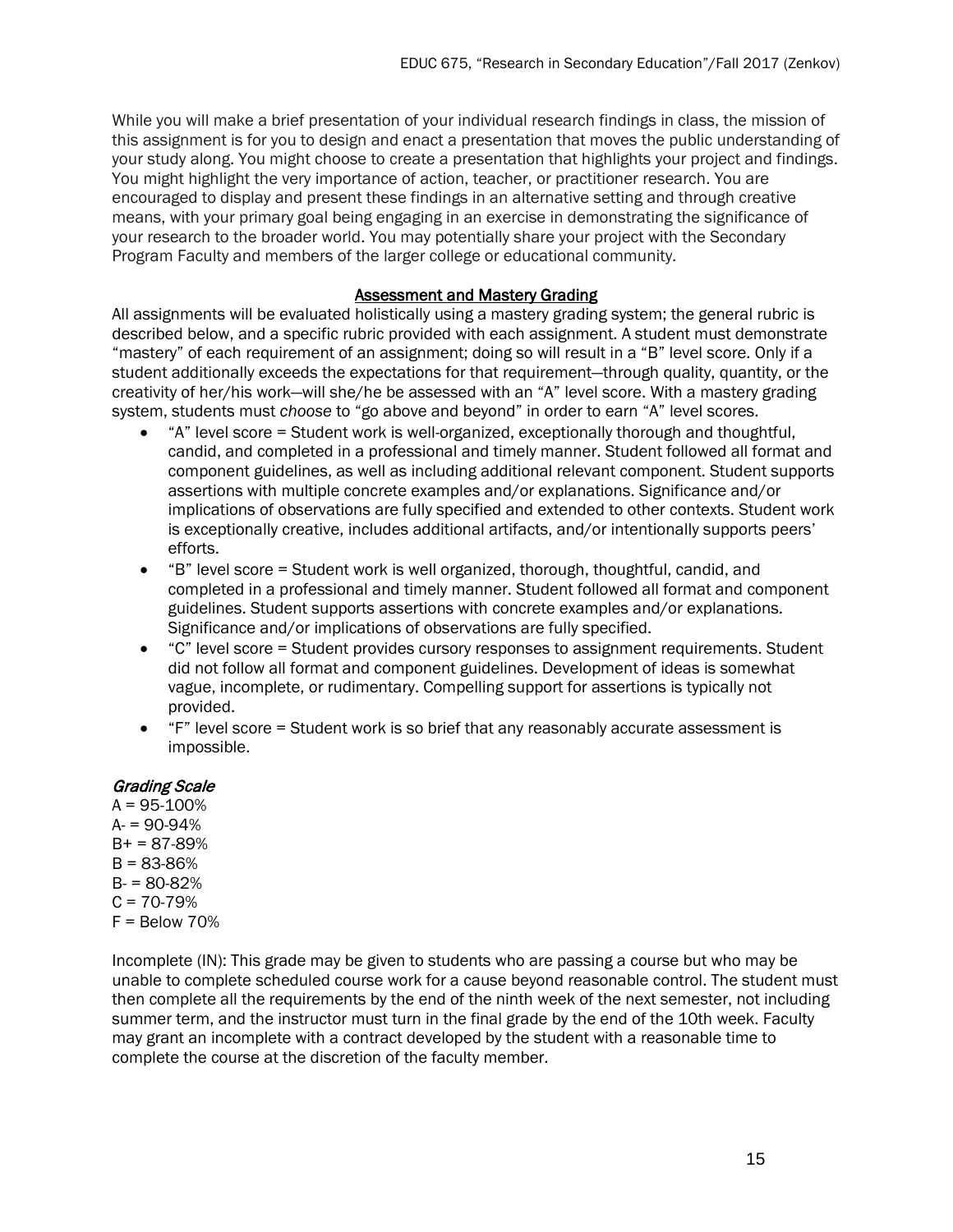## Assignments/Possible Points

Attendance, Participation, and Peer Feedback = 15 points Blackboard Participation and Assignments = 10 points Action/Teacher/Practitioner Research Project Draft Components = 15 points

- Introduction/Contexts
- Literature Review
- Methodology
- Findings
- Discussion/Action Plan

Action/Teacher/Practitioner Research Project (including presentation) = 60 points Total =  $100$  points

#### Professional Dispositions

See<https://cehd.gmu.edu/students/polices-procedures/>

#### Core Values Commitment

The College of Education & Human Development is committed to collaboration, ethical leadership, innovation, research-based practice, and social justice. Students are expected to adhere to these principles: [http://cehd.gmu.edu/values/.](http://cehd.gmu.edu/values/)

### GMU/CEHD Policies and Resources for Students

#### *Policies*

- Students must adhere to the guidelines of the Mason Honor Code (see [http://oai.gmu.edu/the-mason-honor-code/\)](http://oai.gmu.edu/the-mason-honor-code/).
- Students must follow the university policy for Responsible Use of Computing (see [http://universitypolicy.gmu.edu/policies/responsible-use-of-computing/\)](http://universitypolicy.gmu.edu/policies/responsible-use-of-computing/).
- Students are responsible for the content of university communications sent to their Mason email account and are required to activate their account and check it regularly. All communication from the university, college, school, and program will be sent to students solely through their Mason email account.
- Students with disabilities who seek accommodations in a course must be registered with George Mason University Disability Services. Approved accommodations will begin at the time the written letter from Disability Services is received by the instructor (see [http://ods.gmu.edu/\)](http://ods.gmu.edu/).
- Students must follow the university policy stating that all sound emitting devices shall be silenced during class unless otherwise authorized by the instructor.

*Campus Resources*

- Support for submission of assignments to Tk20 should be directed to [tk20help@gmu.edu](mailto:tk20help@gmu.edu) or [https://cehd.gmu.edu/aero/tk20.](https://cehd.gmu.edu/aero/tk20) Questions or concerns regarding use of Blackboard should be directed to [http://coursessupport.gmu.edu/.](http://coursessupport.gmu.edu/)
- For information on student support resources on campus, see <https://ctfe.gmu.edu/teaching/student-support-resources-on-campus>

### GSE/CEHD Information

For additional information on the College of Education and Human Development, Graduate School of Education, please visit our website [See [http://gse.gmu.edu/\]](http://gse.gmu.edu/)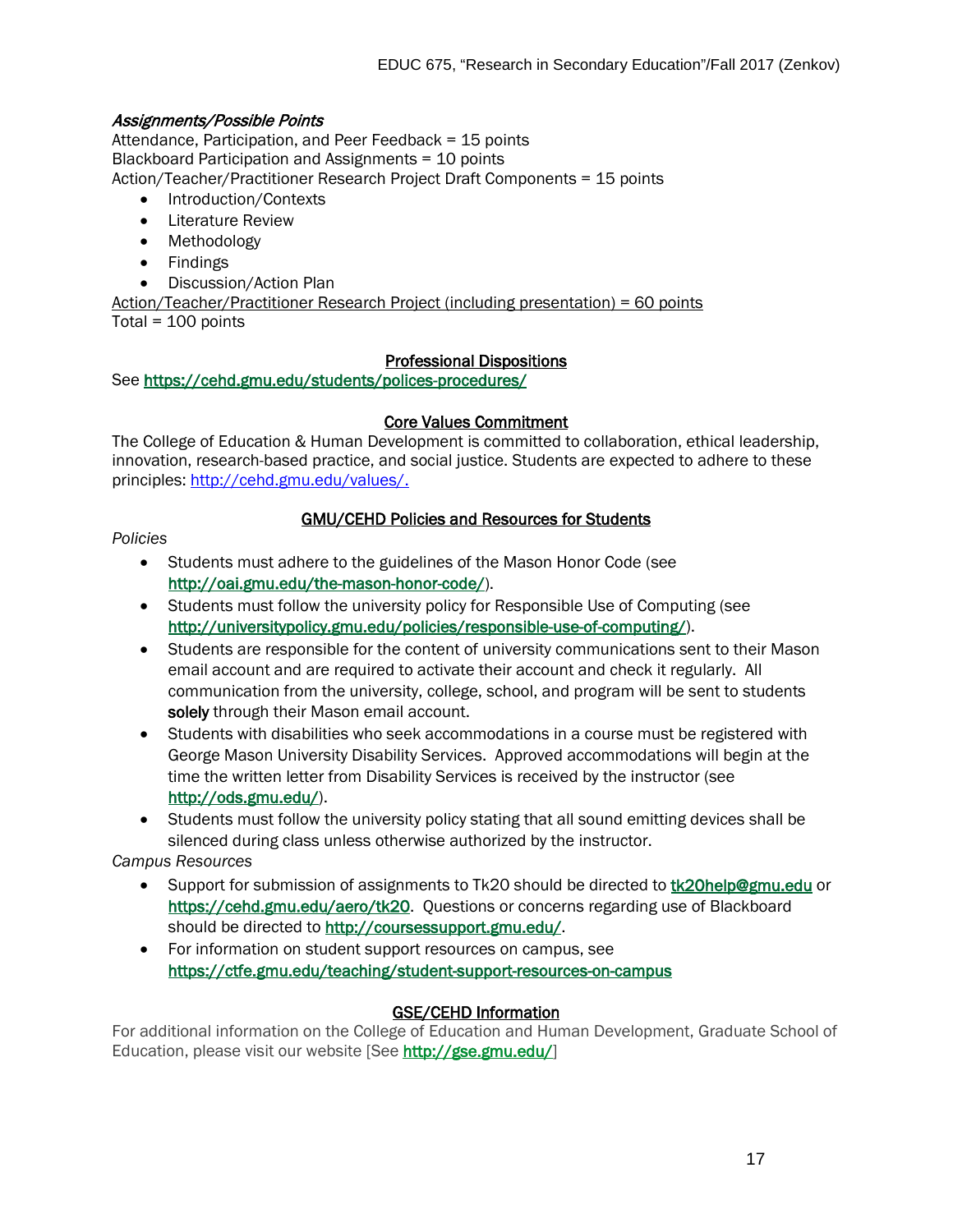#### **Human Subjects Research Review Process**

Any research or action, teacher, or practitioner research that will be publicly disseminated must have prior approval of the GMU Human Subjects Review Board (HSRB). Action, teacher, or practitioner research that is used solely for the purpose of studying pedagogical aspects may be conducted without additional permission but cannot be disseminated. Detailed information on what is involved in submitting a proposal to the Review Board is available from the following web site: <http://oria.gmu.edu/>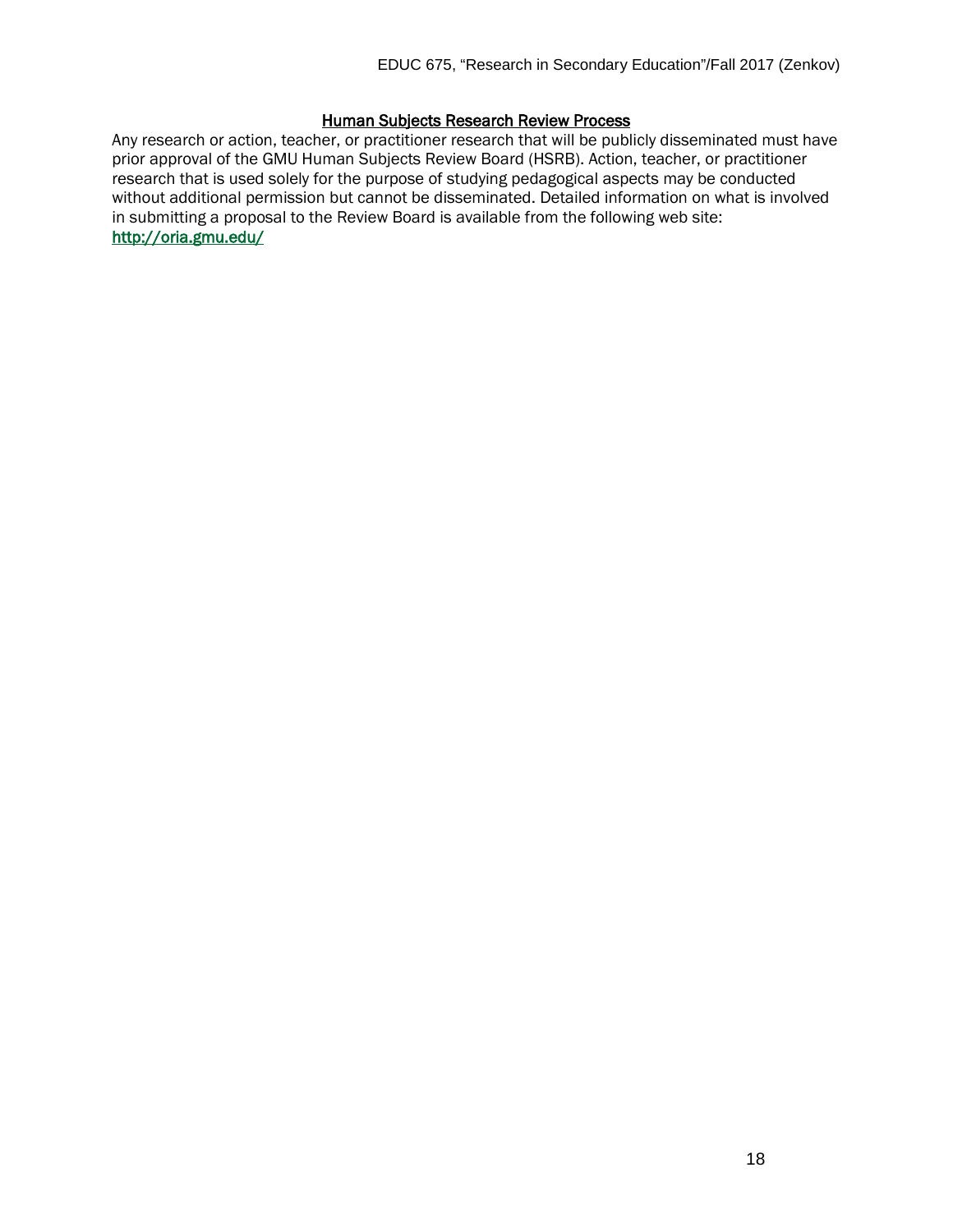| <b>Details</b>                                                                                                             | <b>Topic/Activity</b>                                                                                                                                                                                                                    | Assignment due                                                                                                              | Reading                                                                                                                                                           |
|----------------------------------------------------------------------------------------------------------------------------|------------------------------------------------------------------------------------------------------------------------------------------------------------------------------------------------------------------------------------------|-----------------------------------------------------------------------------------------------------------------------------|-------------------------------------------------------------------------------------------------------------------------------------------------------------------|
| Week 1<br>Aug 29th<br><b>Whole Class</b><br>4:30-7:10 pm                                                                   | • Introductions, course overview, syllabus,<br>requirements<br>• Introduction to action/teacher/practitioner<br>research and Youth Participatory Action<br>Research (YPAR)<br>• Dissection of an Action Research Project and<br>Timeline | • None!                                                                                                                     | • None!                                                                                                                                                           |
| Week 2<br>Sept 5th<br><b>Whole Class</b><br>5:00-6:30<br>Pair Conferences<br>4:30-5:00/<br>$6:30-7:10$                     | • What is action research?<br>• Choosing our research model-AR or YPAR<br>• Dissection of a Sample Introduction                                                                                                                          | • Discussion Board Assignment #1                                                                                            | • Power, Ch. 1, 2, 9<br>· Bautista, et al article<br>• Zenkov, et al YPAR project                                                                                 |
| Week 3<br>Sept 12th<br><b>Whole Class</b><br>5:00-6:30<br><b>Pair Conferences</b><br>Round #1<br>4:30-5:00/<br>$6:30-7:10$ | • What teaching/learning questions might we<br>address?<br>• Dissection of 2-3 Teacher Researchers'<br>Introductions<br>• Dissection of a Sample Literature Review<br>• Gathering baseline data on your class/students                   | • Discussion Board Assignment #2<br>• Draft Introductions/Contexts<br>· SLMDD Time: Slides, Methods, Data,<br><b>Drafts</b> | • Power, Ch. 3<br>• Other reading TBA<br>• Exemplar Papers: Select two<br>from Aguirre, Denicola, Dwyer,<br>Lancia, Leathart, Newman,<br>Atallah, Green, Bradshaw |
| Week 4<br>Sept 19th<br>Individual<br>Skype/Google<br>Hangout<br>Conferences<br>Round #2                                    | • What teaching/learning questions might we<br>address?<br>• Feedback on Introductions<br>• Gathering baseline data on your class/students                                                                                               | • Initial data                                                                                                              | • None                                                                                                                                                            |
| Week 5<br>Sept 26th<br>Individual<br>Skype/Google<br>Hangout<br>Conferences<br>Round #2                                    | • What teaching/learning questions might we<br>address?<br>• Feedback on Introductions<br>• Gathering baseline data on your class/students                                                                                               | • Discussion Board Assignment #3<br>• Initial data                                                                          | • None                                                                                                                                                            |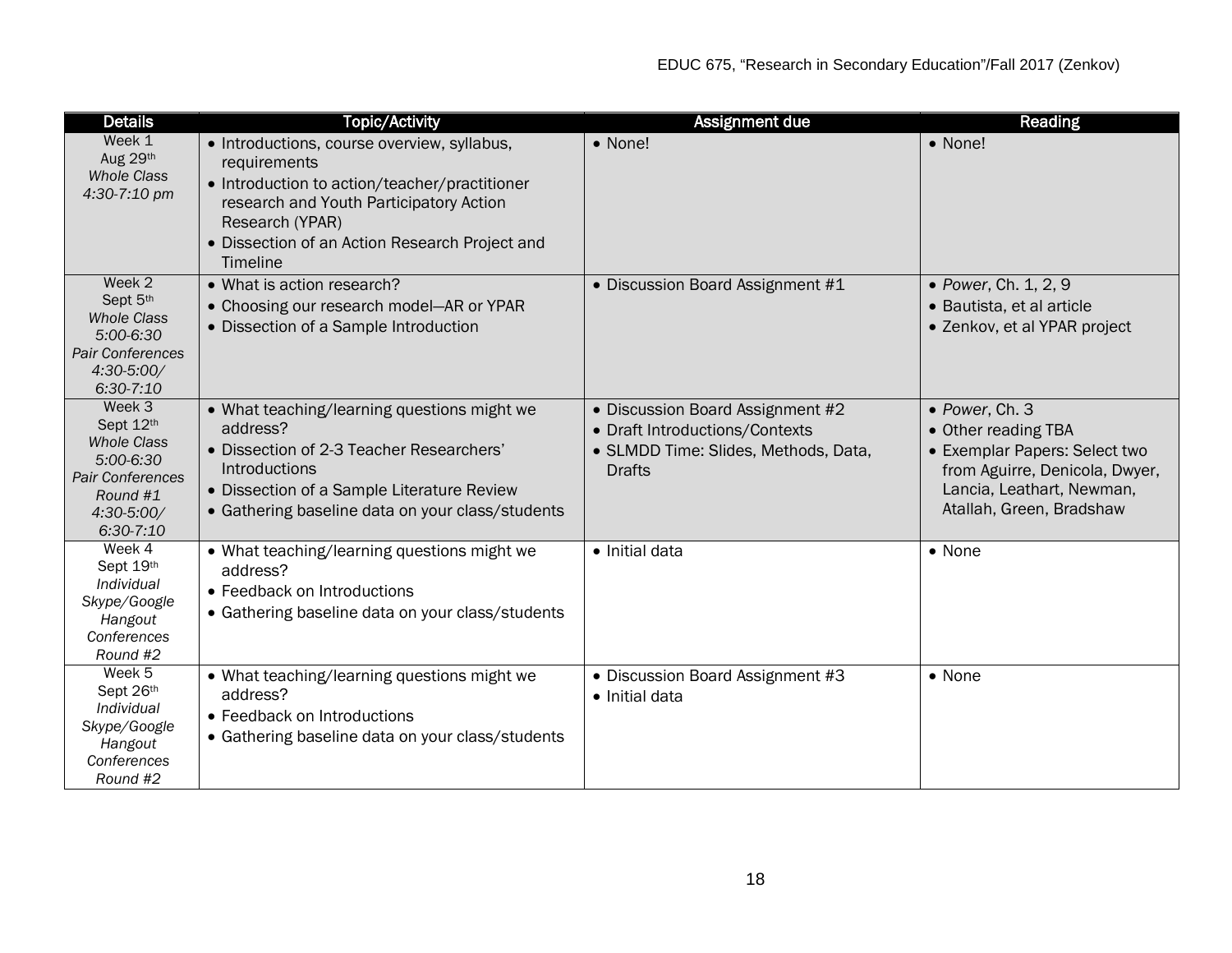| Week 6<br>Oct 3rd<br><b>Whole Class</b><br>5:00-6:30 pm<br>1:1 Conferences<br>Round #3<br>4:30-5:00<br>$6:30-7:10$  | • Developing research questions and research<br>plan<br>• Dissection of 2-3 Teacher Researchers'<br><b>Literature Reviews</b><br>• Dissection of a Sample Methodology<br>• Data collection!         | • Draft Literature Reviews<br>• SLMDD Time: Slides, Methods, Data,<br><b>Drafts</b>                                    | • Power, Ch. 4<br>• Other reading TBA<br>• Exemplar Papers: Select two<br>from Barton, Brand, Golobic,<br>Hannon, Steele, Howick,<br>Viccorra, Slater              |
|---------------------------------------------------------------------------------------------------------------------|-----------------------------------------------------------------------------------------------------------------------------------------------------------------------------------------------------|------------------------------------------------------------------------------------------------------------------------|--------------------------------------------------------------------------------------------------------------------------------------------------------------------|
| Week 7<br>Oct 10th<br><b>Whole Class</b><br>5:00-6:30 pm<br>1:1 Conferences<br>Round #3<br>4:30-5:00<br>$6:30-7:10$ | • Our research plans, interventions, and data<br>collection methods<br>· Dissection of 2-3 Teacher Researchers'<br>Methodologies<br>• Dissection of a Sample Findings section<br>• Data collection! | • Discussion Board Assignment #4<br>• Draft Methodologies<br>· SLMDD Time: Slides, Methods, Data,<br><b>Drafts</b>     | • Power, Ch. 5-6<br>• Other reading TBA<br>• Exemplar Papers: Select two<br>from Lima-Whitney, McCusker,<br>McNeive, Mitro, Polen, Snow,<br>Kendrick, Araneo, Koca |
| Week #8<br>Oct 17th<br>Online 1:1<br>conferences at<br>students' requests                                           | • Our research plans, interventions, and data<br>collection methods<br>• Data collection!                                                                                                           | • None!                                                                                                                | • None!                                                                                                                                                            |
| Week 9<br>Oct 24th<br><b>Whole Class</b><br>5:00-6:30 pm<br>1:1 Conferences<br>Round #4<br>4:30-5:00<br>$6:30-7:10$ | • Our research plans, interventions, and data<br>collection methods<br>• Dissection of 2-3 Teacher Researchers' Findings<br><b>Sections</b><br>• Data collection!                                   | • Discussion Board Assignment #5<br>• Draft Findings sections<br>• SLMDD Time: Slides, Methods, Data,<br><b>Drafts</b> | · Power, Ch. 5-6<br>• Other reading TBA<br>• Exemplar Papers: Select two<br>from Lima-Whitney, McCusker,<br>McNeive, Mitro, Polen, Snow,<br>Kendrick, Araneo, Koca |
| Week 10<br>Oct $31$ <sup>st</sup><br>Online 1:1<br>conferences at<br>students' requests                             | • Our data analyses, patterns, outliers, and<br>findings<br>• Data collection!                                                                                                                      | • None!                                                                                                                | • None!                                                                                                                                                            |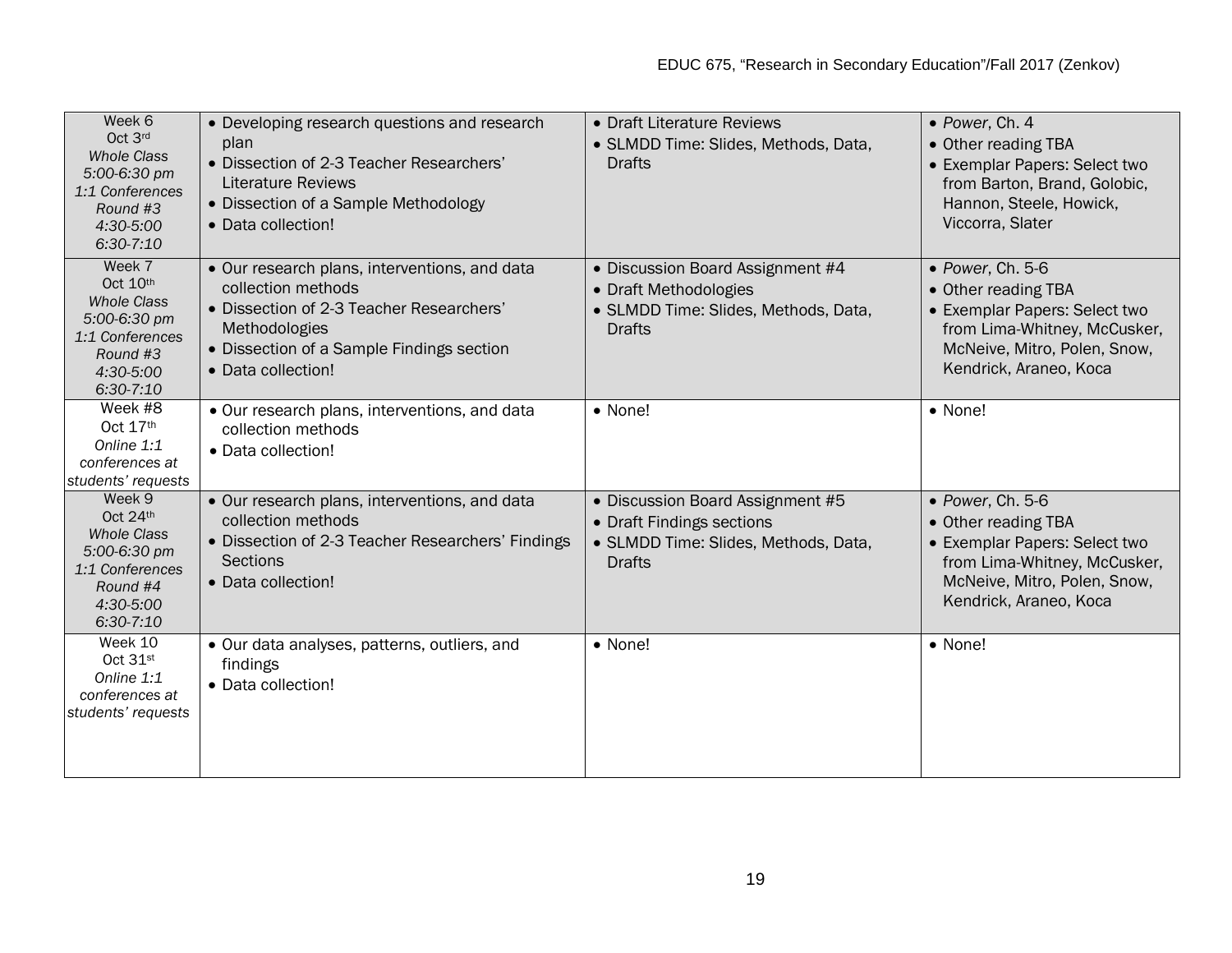| Week 11<br>Nov 7th<br><b>Whole Class</b><br>5:00-6:30 pm<br>1:1 Conferences<br>Round #3<br>4:30-5:00<br>$6:30-7:10$    | • Our data analyses, patterns, outliers, and<br>findings<br>• Dissection of 2-3 Teacher Researchers' Findings<br>sections<br>• Dissection of a Sample Discussion section<br>• Data collection! | • Discussion Board Assignment #6<br>• Draft Findings sections<br>• SLMDD Time: Slides, Methods, Data,<br><b>Drafts</b> | • Power, Ch. 7-8<br>• Other reading TBA<br>• Exemplar Papers: Select two<br>from Baney, Long, Sharp,<br>Walsleben, Stone, Vranas,<br>Weatherholtz, Riddick, Travis            |
|------------------------------------------------------------------------------------------------------------------------|------------------------------------------------------------------------------------------------------------------------------------------------------------------------------------------------|------------------------------------------------------------------------------------------------------------------------|-------------------------------------------------------------------------------------------------------------------------------------------------------------------------------|
| Week 12<br>Nov 14th<br>Online 1:1<br>conferences at<br>students'<br>requests                                           | • Our data analyses, patterns, outliers, and<br>findings<br>• Data collection!                                                                                                                 | • None!                                                                                                                | • None!                                                                                                                                                                       |
| Week 13<br>Nov 21st<br><b>Whole Class</b><br>$5:00-6:30$ pm<br>1:1 Conferences<br>Round #3<br>4:30-5:00<br>$6:30-7:10$ | • Our data analyses, patterns, outliers, and<br>findings<br>• Dissection of 2-3 Teacher Researchers'<br><b>Discussion sections</b><br>• Data collection!                                       | • Draft Discussion sections<br>· SLMDD Time: Slides, Methods, Data,<br><b>Drafts</b>                                   | • Power, Ch. 7-8<br>• Other reading TBA<br>• Exemplar Papers: Select two<br>from Hahne, Patterson,<br>Peckenham, Sutton, Townsend,<br>Tate, Bradshaw, Slater, Koca,<br>Travis |
| Week 14<br>Nov 28th<br>Online 1:1<br>conferences at<br>students' requests                                              | • Our data analyses, patterns, outliers, and<br>findings<br>• Data collection!                                                                                                                 | $\bullet$ None!                                                                                                        | • None!                                                                                                                                                                       |
| Week 15<br>Dec 5th<br><b>Whole Class</b>                                                                               | • Returning to the whole research project<br>• Research presentations<br>• Course evaluations                                                                                                  | • Research presentations<br>• Final research projects and presentations<br>due to Blackboard/Tk20 by Fri, Dec 8th      | • None!                                                                                                                                                                       |
| Week 16<br>Dec 12th                                                                                                    | $\bullet$ TBD                                                                                                                                                                                  | $\bullet$ TBD                                                                                                          | • None!                                                                                                                                                                       |

*Whole Group meetings are highlighted in grey*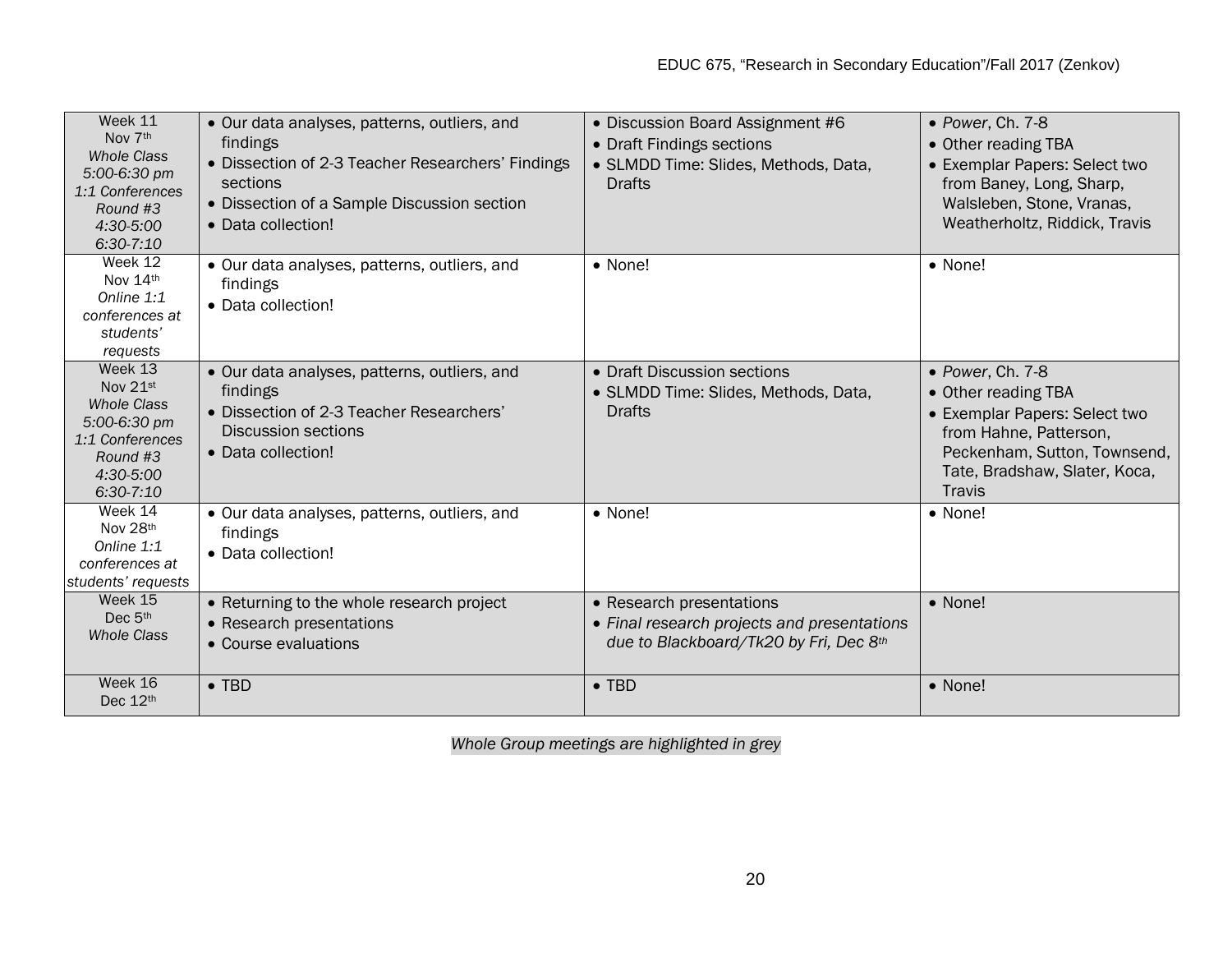# EDUC 675, "Research in Secondary Education" Teacher Research Project Description and Assessment Rubric (60 points)

*(Includes suggested page lengths for each section)*

## Title Page and Abstract (2 points possible)

Your title can be as creative as you like—take researcher/artistic license with this. In 125 to 150 words, what was your study about? What was your major finding? An abstract writing strategy: take one sentence from each section of your final project (introduction, literature review, methodology, findings, and discussion) to craft the perfect abstract. Consider the following questions as you draft your title and abstract:

1) Have you provided a single, articulate, concise paragraph of no more than 150 words?

2) Does your abstract concisely describe your purpose and the context, method, key findings, and significance of your research?

| Suggested 2 pages: 1 page for title, 1 page for abstract |                          |                                    |                             |                                  |
|----------------------------------------------------------|--------------------------|------------------------------------|-----------------------------|----------------------------------|
| <b>Rubric Score</b>                                      | Does not meet            | Approaches                         | <b>Meets</b>                | <b>Exceeds</b>                   |
|                                                          | expectations             | expectations                       | expectations                | expectations                     |
|                                                          |                          |                                    |                             |                                  |
| Grade Score                                              |                          |                                    | B to B+                     | A-to A                           |
|                                                          | Less than 1.4 points     | $1.4 - 1.5$ points                 | $1.6 - 1.7$ points          | $1.8 - 2$ points                 |
| Title and                                                | Project is so brief,     | Project includes only general      | Project includes an         | Project includes a concise (max  |
| Abstract                                                 | incomplete, or off-topic | statements about the study.        | identifiable summary (max   | 150 words) summary that          |
|                                                          | that any reasonably      | Information on methods and         | 150 words) that addresses   | reports factually on the purpose |
|                                                          | accurate assessment      | procedures to be followed is       | the purpose of the study.   | of the study and the methods     |
|                                                          | is impossible.           | sketchy or missing. Falls short of | Touches on methods and      | and procedures to be followed.   |
|                                                          |                          | 150 words or greatly exceeds the   | procedures to be followed,  |                                  |
|                                                          |                          | 150-word limit                     | but is not sharply focused. |                                  |

#### Introduction, Rationale, Area of Focus, and Research Questions (5 points possible)

Briefly describe the setting, including the community, school, students, and other relevant information. Demographic information in your introduction should focus on your school, while demographic information in your methodology should focus specifically on the students you worked with in your study. What is the purpose of your study? What problem or issue are you addressing? Describe why the concerns are important to you and what your research might help you learn as a result of its conduct. What is its background and significance? What is (are) your research question(s)? Do you have a hypothesis? If so, what is it and how did you formulate it? Be sure that your research questions steer you toward a descriptive response. Please note that your project must focus on student engagement, efficacy, and achievement in/with your subject matter. Consider the following questions as you draft your introduction, rationale, area of focus, and research questions:

- 1) Have you explained the outgrowth of your study?
- 2) Have you offered perspectives that shaped this question for you?

3) Have you situated the study in terms of explaining the outgrowth of these questions in the context of your work? (e.g., your students,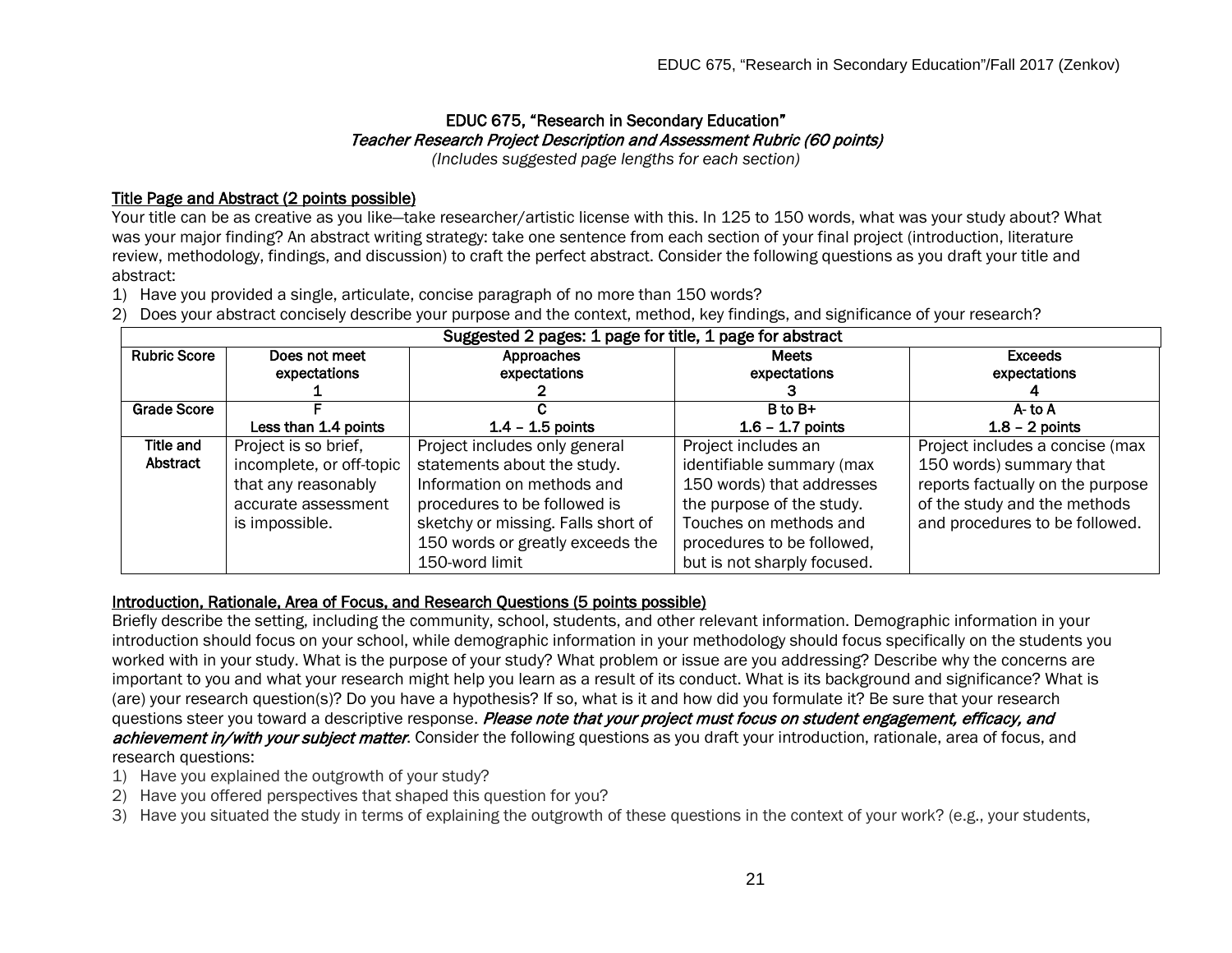classroom, school, district)

- 4) Have you clearly and concisely explained why this research is important? Have you addressed the broader educational and social significance of this research?
- 5) Have you clearly and concisely stated the research problem?
- 6) Have you clearly and concisely stated your main research question and any sub-questions?
- 7) Have you offered a transition into your literature review?

| Suggested 3-4 pages |                               |                                      |                                     |                                |  |
|---------------------|-------------------------------|--------------------------------------|-------------------------------------|--------------------------------|--|
| <b>Rubric Score</b> | Does not meet<br>expectations | Approaches<br>expectations           | <b>Meets</b><br>expectations        | <b>Exceeds</b><br>expectations |  |
| Grade Score         |                               |                                      | B to B+                             | A-to A                         |  |
|                     | Less than 3.5 points          | $3.5 - 3.9$ points                   | $4 - 4.4$ points                    | $4.5 - 5$ points               |  |
| Introduction,       | Project is so brief,          | Project includes minimal             | Project includes an adequate        | Project includes a sound       |  |
| Rationale.          | incomplete, or off            | information on the                   | context/theoretical framework for   | context/theoretical            |  |
| Area of Focus.      | topic that any                | context/theoretical framework for    | the study and a defensible          | framework for the study and    |  |
| and Research        | reasonably accurate           | the study. Does not offer a          | rationale for its execution, though | a compelling rationale for its |  |
| Questions           | assessment is                 | rationale for the study's execution, | one or both may be weakly           | execution. Clearly and         |  |
|                     | impossible.                   | or does so only superficially.       | developed. Explicitly states the    | explicitly states the research |  |
|                     |                               | Explicitly states the research       | research question and purpose of    | question and purpose of the    |  |
|                     |                               | question and purpose of the study.   | the study.                          | study.                         |  |

### Literature Review (8 points possible)

In order to properly address a research question you need to be familiar with previous investigations of your topic. You should conduct a literature review in which you cite and synthesize a minimum of ten (10) sources and discuss how they informed your design. At least half of these must be from peer-reviewed journals from the past ten years. Teacher research appeals to a broad range of research resources, including reports of teachers' experiences. Transitions should connect one annotated source with the next. At the end of the literature review, include a one-paragraph summary of the major discoveries in your review, connecting these to the focus of your study. References can be from refereed journals, books (generally not textbooks), curriculum resources, and scholarly compilations. NOTE: The literature review should emphasize synthesis and analysis (Bloom, 1956, 1984). *Use direct quotes very sparingly.* Craft your literature review as a story of the study of your topic—as a dialogue between you and these other scholars. Consider the following questions as you draft your literature review:

- 1) Did you conduct an ongoing literature review which informed your research?
- 2) Is the review relevant and connected to your study?
- 3) Is the review adequate, coherent, and analytical?
- 4) Does the review include references from a variety of sources?
- 5) Is the review integrated into a conceptual framework with a mapping of the theories, literature, and phenomena that help to inform your study?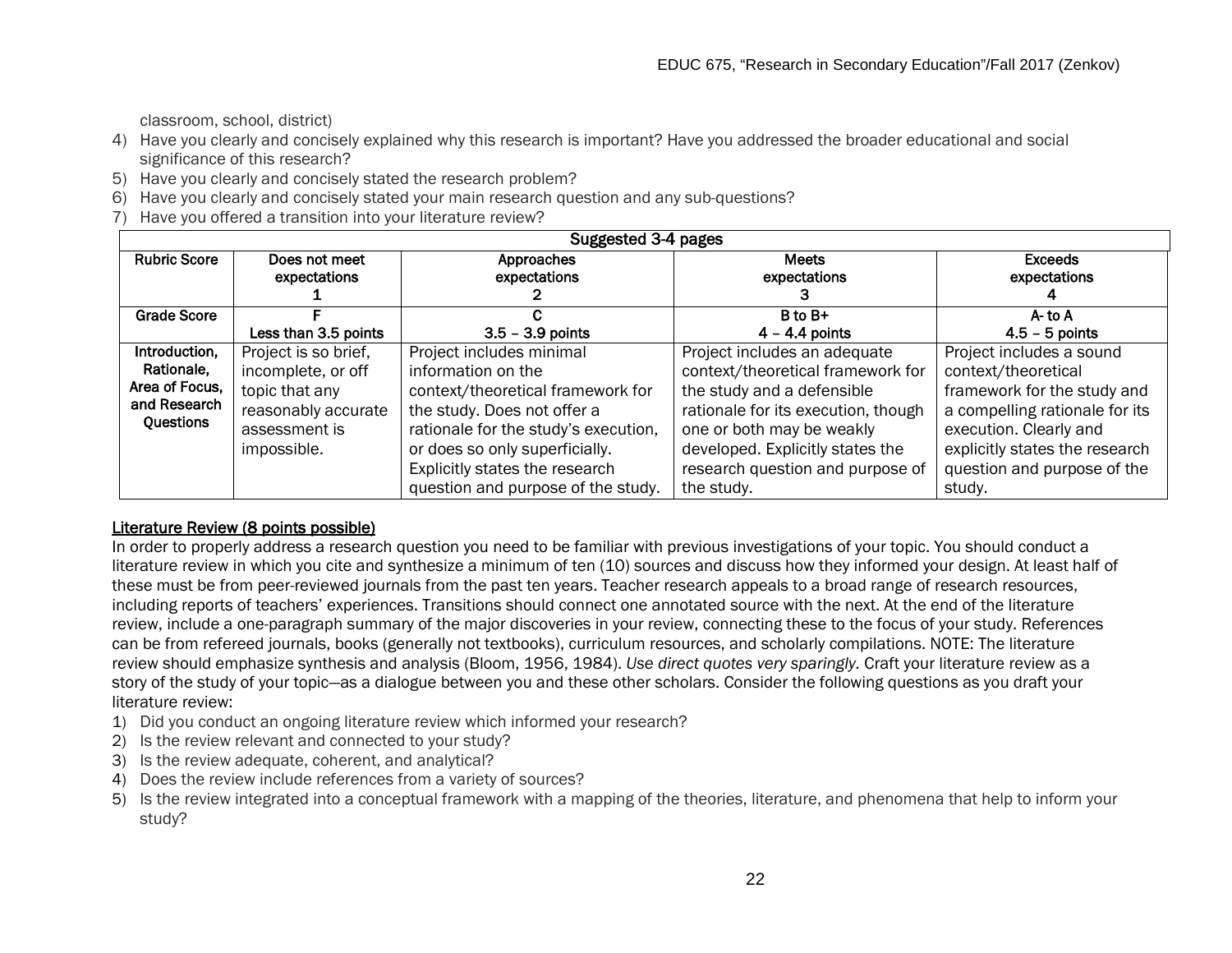- 6) Do you make connections between the studies, their methods, and their findings and your own study?
- 7) Did you provide a transition into your methodology section?

|                             | Suggested 4-6 pages                                                                                                  |                                                                                                                                                                                                                                                                                                                                                            |                                                                                                                                                                                                                                                                                                                                                                                                                            |                                                                                                                                                                                                                                                                                                                                                                                                            |  |
|-----------------------------|----------------------------------------------------------------------------------------------------------------------|------------------------------------------------------------------------------------------------------------------------------------------------------------------------------------------------------------------------------------------------------------------------------------------------------------------------------------------------------------|----------------------------------------------------------------------------------------------------------------------------------------------------------------------------------------------------------------------------------------------------------------------------------------------------------------------------------------------------------------------------------------------------------------------------|------------------------------------------------------------------------------------------------------------------------------------------------------------------------------------------------------------------------------------------------------------------------------------------------------------------------------------------------------------------------------------------------------------|--|
| <b>Rubric Score</b>         | Does not meet<br>expectations                                                                                        | Approaches<br>expectations                                                                                                                                                                                                                                                                                                                                 | <b>Meets</b><br>expectations                                                                                                                                                                                                                                                                                                                                                                                               | <b>Exceeds</b><br>expectations                                                                                                                                                                                                                                                                                                                                                                             |  |
| <b>Grade Score</b>          | Less than 5.6 points                                                                                                 | $5.6 - 6.3$ points                                                                                                                                                                                                                                                                                                                                         | B to B+<br>$6.4 - 7.1$ points                                                                                                                                                                                                                                                                                                                                                                                              | A-to A<br>$7.2 - 8$ points                                                                                                                                                                                                                                                                                                                                                                                 |  |
| Literature<br><b>Review</b> | Project is so brief,<br>incomplete, or off-<br>topic that any<br>reasonably accurate<br>assessment is<br>impossible. | Project includes fewer than 8<br>peer-reviewed cites,<br>published reports of<br>empirical research. Does not<br>explicitly highlight gaps in the<br>literature to which the<br>proposed study will respond.<br>Summarizes cited works<br>sequentially, rather than<br>synthesizes and organizes<br>them thematically. Relies<br>heavily on direct quotes. | Project includes at least 8 peer-<br>reviewed cites, published reports of<br>empirical research. Highlights gaps<br>in the literature to which the<br>proposed study will respond.<br>Organizes the literature by<br>identifiable themes, although<br>organization within themes may<br>follow no clear or consistent<br>pattern of presentation. Attempts<br>to synthesize referenced sources.<br>Uses few direct quotes. | Project includes at least 10<br>peer-reviewed cites, published<br>reports of empirical research.<br>Highlights gaps in the literature<br>to which the proposed study will<br>respond. Organizes the<br>literature by clearly identifiable<br>themes, proceeding from<br>general to more specific within<br>each theme. Effectively<br>synthesizes referenced sources,<br>using few, if any, direct quotes. |  |

### Description of the Method (15 points possible)

In this section describe how you implemented your research, including the type of research approach you used—that is, to what extent did you involve your students in your research project and/or use a "Youth Participatory Action Research" method? Include a description of subjects (i.e., students, teachers, administrators), the context of the research, the strategies and materials (put sample material in an appendix), the number and total time of each research session, and a complete description of the methodologies. Repeat your question(s) in this section—remind us often what you are studying. Describe how you selected your subject sample—why did you choose these individuals and who are they, in terms of gender, ethnicity, age, grade level, language/culture, and educational achievement? Describe ALL of your methods, including what influenced the selection of your methodology and design, what measures you took to assure the validity of your study, and how you triangulated your data. Be sure to include a table and timeline of your methods—what you collected and when. Be sure to describe what type of data you collected—for example, did you do a needs assessment (e.g., via a test) to address student achievement, and then design and implement a new instructional strategy? Or did you observe a group of students to see how they behaved in a particular context, and then interview them to ascertain their reasons? Did you do a series of in-depth interviews with students or teachers? How do the data relate to your research question? Finally, describe how you planned to make sense of—analyze—your data in light of your research question(s). Will you use a case study approach to making sense of your data—making sense of your research through the lens of 3-5 students? Be sure to include a table detailing how your research questions align with your data sources, with a focus on triangulation (i.e., at least three data sources for each research question). Provide rich descriptions of HOW you reviewed your data, the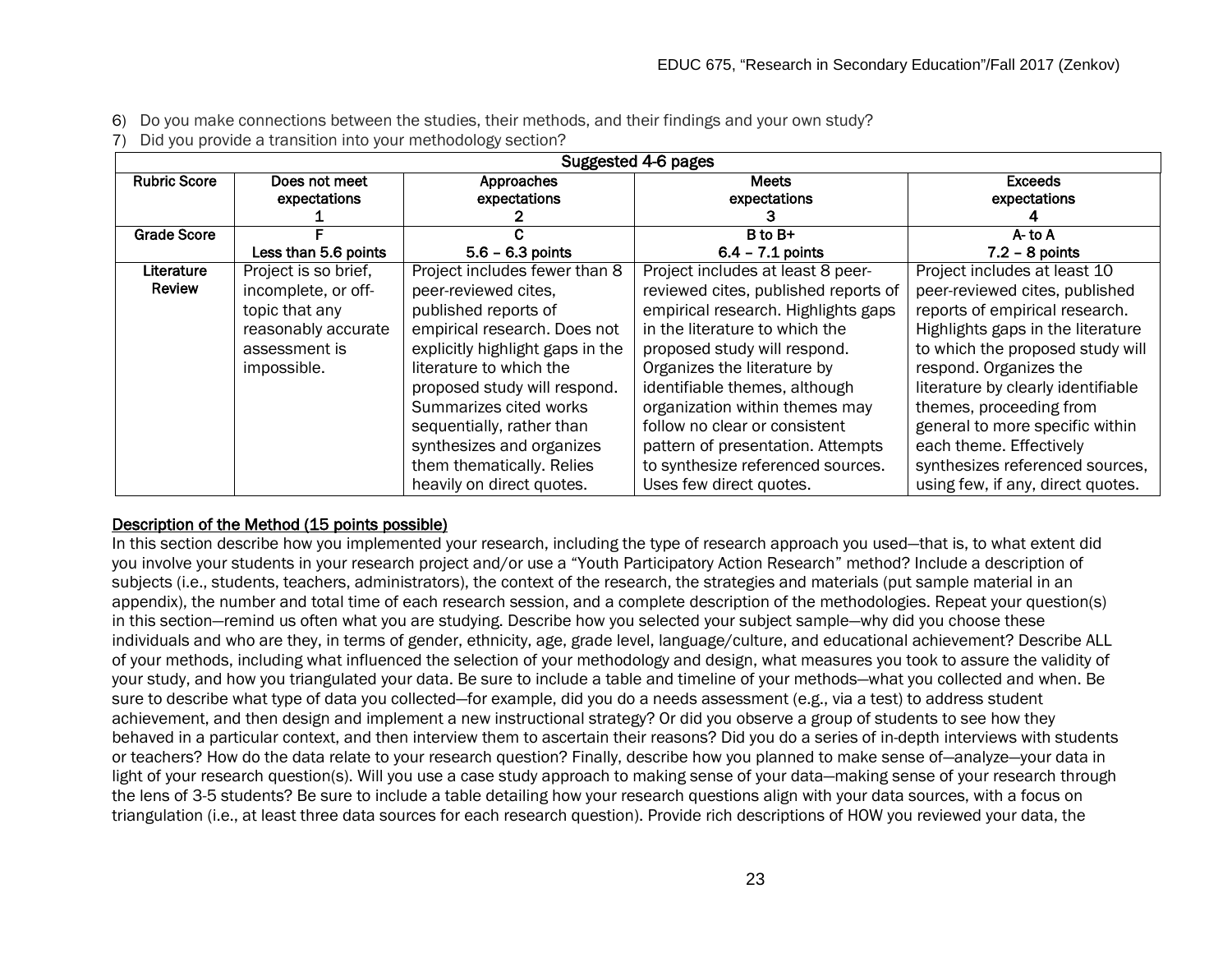themes that became apparent in your reviews, and your ultimate findings. Consider the following questions as you draft your literature review:

- 1) Have you described your research context, including your community, school, and classroom contexts?
- 2) Have you included demographic information of participants?
- 3) Did you include your reflection of the problem (e.g., behaviors observations, possible causes)?
- 4) Have you explained the reasons for your pedagogies based on your observations of your classroom and the literature reviewed?
- 5) Have you described in detail what data you collected, how you collected it, and when you collected it, including data generated from your pedagogies and strategies?
- 6) Are your data from multiple sources?
- 7) Did you include a description of the pedagogical strategies you enacted?
- 8) Did you explain how you analyzed your data?
- 9) Have you included and explained the role of your peers in your data interpretations and validation?
- 10) Did you explore using visuals and technologies for analyzing and displaying your findings in a coherent manner?
- 11) Did you include a research timeline and triangulation matrix?
- 12) Did you detail your research method—the extent to which you involved your students in your project and/or used a "Youth Participatory Action Research" approach?
- 13) Did you provide a transition into your findings section?

|                     | Suggested 4-6 pages   |                                     |                               |                                      |  |
|---------------------|-----------------------|-------------------------------------|-------------------------------|--------------------------------------|--|
| <b>Rubric Score</b> | Does not meet         | Approaches                          | <b>Meets</b>                  | <b>Exceeds</b>                       |  |
|                     | expectations          | expectations                        | expectations                  | expectations                         |  |
|                     |                       |                                     |                               |                                      |  |
| Grade               |                       |                                     | $B$ to $B+$                   | $A$ - to $A$                         |  |
| Score               | Less than 10.5 points | $10.5 - 11.9$ points                | $12 - 13.4$ points            | $13.5 - 15$ points                   |  |
| Description         | Project is so brief,  | Project includes explanation of the | Project includes explanation  | Project includes explanation and     |  |
| of the              | incomplete, or off-   | study design, procedures followed,  | of the study design,          | justification of the appropriateness |  |
| Method              | topic that any        | sampling methods, and analytical    | procedures followed, sampling | of the study design, procedures      |  |
|                     | reasonably            | tools (including any statistical    | methods, and analytical tools | followed, sampling methods, data     |  |
|                     | accurate              | tests), given the stated purpose of | (including any statistical    | collection and analytical tools      |  |
|                     | assessment is         | the study; explanations, however,   | tests), given the stated      | (including any statistical tests),   |  |
|                     | impossible.           | are not fully developed. Mentions   | purpose of the study.         | given the stated purpose of the      |  |
|                     |                       | ethical issues raised by the study  | Discusses ethical issues      | study. Discusses ethical issues      |  |
|                     |                       | but addresses them only             | raised by the study and how   | raised by study and explains how     |  |
|                     |                       | superficially.                      | they were addressed.          | they were addressed.                 |  |

### Results and Findings (15 points possible)

In this section, indicate what you discovered or found as a result of your data gathering. Focus on results that are related to your research concern and answer your research questions or shed light on your research hypotheses. Introduce your findings before you begin to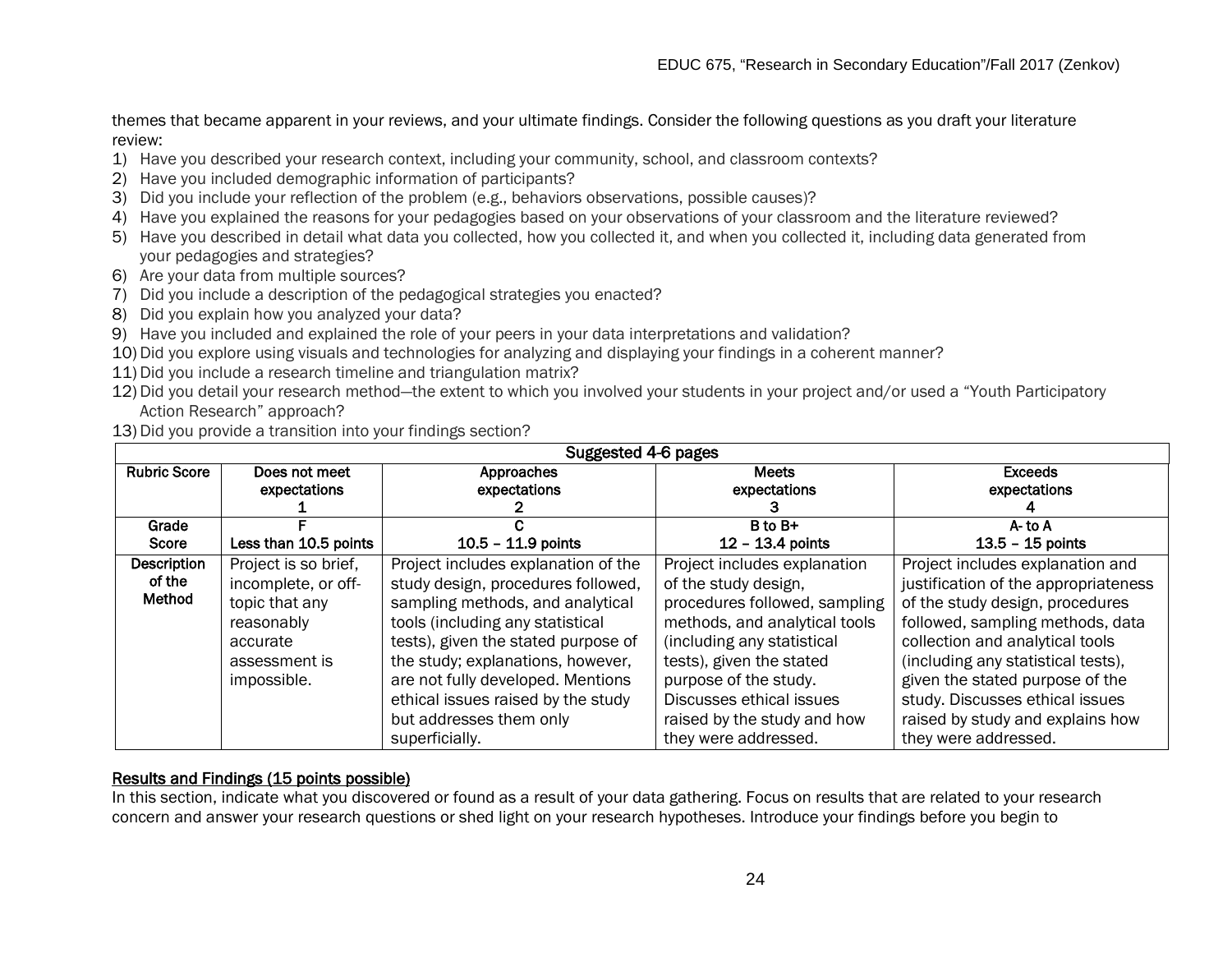describe them, and remind us of your research question(s) again. Organize this section in a way that makes sense for your data/findings by student, by theme, by data source, etc. Use illustrative examples from your data to SHOW us your findings. Use tables to summarize and SHOW us what you've learned. Focus on what's truly interesting in your findings, even if you have limited data to support this. Feel free to use mini case studies to illustrate your findings, considering your research outcomes through the lens of the experiences of a few students. Be sure to report on student achievement, efficacy, and engagement. Remember that the goal is to share what you learned about your teaching for yourself first; our goal is not NECESSARILY to extract findings that will be generalizable across EVERY teaching setting. Interpret your data in as much detail as possible, describing whether or not—or how—your findings corroborated your expectations. Were there any surprises in your findings? Can you think of alternative explanations for your findings? Note that you are primarily reporting on data patterns in this section—you will primarily make sense of these results in your discussion section. Consider the following questions as you

draft your results/findings:

- 1) Did you restate your research question and what was found through your research?
- 2) Are the findings thoroughly and adequately presented?
- 3) Is there convincing evidence to support your themes?
- 4) Is there connection and coherence among the separate themes?
- 5) Did you explain your findings to peers and colleagues to gain their perspectives on your interpretations?
- 6) Did you provide a transition into your discussion section?

| Suggested 8-12 pages                  |                                                                                                                         |                                                                                                                                                                                                                                                                                                 |                                                                                                                                                                                                                                                                                                                 |                                                                                                                                                                                                                                                                      |
|---------------------------------------|-------------------------------------------------------------------------------------------------------------------------|-------------------------------------------------------------------------------------------------------------------------------------------------------------------------------------------------------------------------------------------------------------------------------------------------|-----------------------------------------------------------------------------------------------------------------------------------------------------------------------------------------------------------------------------------------------------------------------------------------------------------------|----------------------------------------------------------------------------------------------------------------------------------------------------------------------------------------------------------------------------------------------------------------------|
| <b>Rubric Score</b>                   | Does not meet<br>expectations                                                                                           | Approaches<br>expectations                                                                                                                                                                                                                                                                      | <b>Meets</b><br>expectations                                                                                                                                                                                                                                                                                    | <b>Exceeds</b><br>expectations                                                                                                                                                                                                                                       |
| Grade                                 |                                                                                                                         |                                                                                                                                                                                                                                                                                                 | B to B+                                                                                                                                                                                                                                                                                                         | A-to A                                                                                                                                                                                                                                                               |
| Score                                 | Less than 10.5 points                                                                                                   | 10.5-11.9 points                                                                                                                                                                                                                                                                                | 12-13.4 points                                                                                                                                                                                                                                                                                                  | 13.5-15 points                                                                                                                                                                                                                                                       |
| <b>Results and</b><br><b>Findings</b> | Project is so brief,<br>incomplete, or off-<br>topic that any<br>reasonably<br>accurate<br>assessment is<br>impossible. | Project includes reporting and<br>interpretation of narrative and<br>numerical data with little<br>apparent concern for accuracy<br>and objectively. Analytical tools<br>are inappropriate to the<br>methodology. Provides, at best,<br>tenuous links between study<br>outcomes, hypotheses (if | Project includes reporting and<br>interpretation of narrative and<br>numerical data accurately,<br>objectively, and concisely. For the<br>most part, analytical tools are<br>appropriate to the methodology.<br>Does not highlight explicit links<br>between study outcomes,<br>hypotheses (if stated), and the | Project includes reporting and<br>interpretation of narrative and<br>numerical data accurately,<br>objectively, and concisely<br>using analytical tools<br>appropriate to the<br>methodology. Highlights<br>explicit links between study<br>outcomes, hypotheses (if |
|                                       |                                                                                                                         | stated), and the original<br>research question.                                                                                                                                                                                                                                                 | original research question; however,<br>such links may logically be implied.                                                                                                                                                                                                                                    | stated), and the original<br>research question.                                                                                                                                                                                                                      |

### Discussion, Reflection, Implications, Recommendations, Impact Presentation, and Action Plan (10 points possible)

In this section reflect on the findings of your data collection and discuss what they might mean to you as a teacher and teacher researcher. What did you learn from the study? How will it influence your teaching—that is, based on the results and themes that emerged from the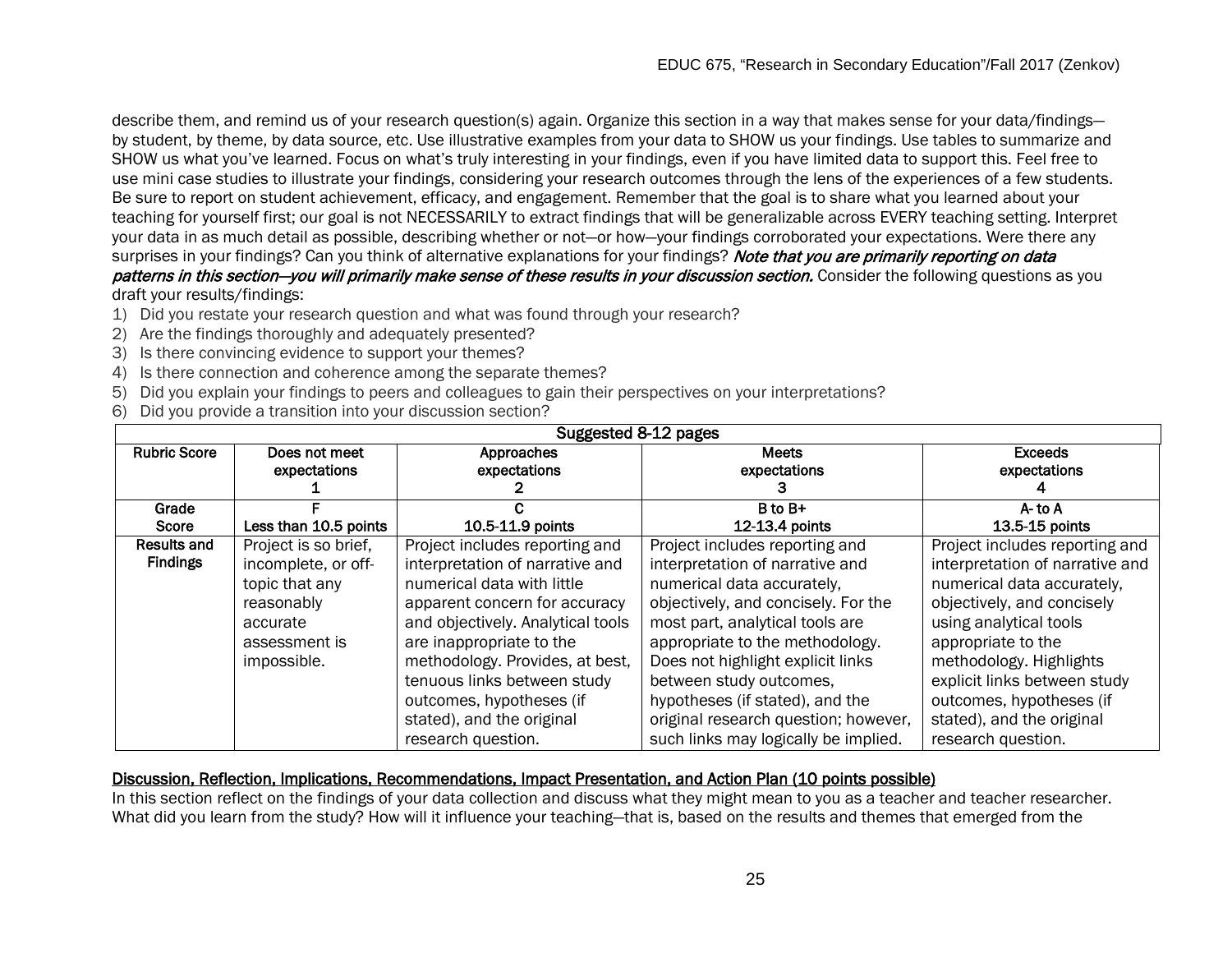study, what changes will you make in your teaching? How will you share these findings with others—specifically, how did you share your project and its results via your "Impact Presentation"? What are the implications for future research? Speculate on what it would mean if your data pointed in one direction versus another. Again, focus on what's truly interesting in your data/findings, even if you have limited information to support this. Make some bold recommendations for how we might serve students better. Be sure to describe what all of this information—the teacher research process, your data, your findings—mean to you as a professional and a person. Describe how you might share the findings of your paper—with your principal, your grade level team, other teachers who are working with these students, use it in a workshop, claim it as an area of expertise on your resume, etc. Be sure to describe potential implications of your study and its findings for other teachers, for teacher education, and for education policymakers. Consider the following questions as you draft your discussion, reflection, implications, recommendations, and action plan:

- 1) Have you adequately explained the implications of your study for your students' learning?
- 2) Have you adequately explained the implications of your study for your professional development?
- 3) Have you adequately explained the implications of your study for your teaching and reframing of your practice?
- 4) Have you adequately explained the implications of your study for the education field?
- 5) Have you adequately explained the relevance of your study for national and state education standards?
- 6) Have you discussed any limitations?
- 7) Have you identified areas for future research possibilities?

| Suggested 4-6 pages |                      |                                    |                                    |                                    |  |
|---------------------|----------------------|------------------------------------|------------------------------------|------------------------------------|--|
| <b>Rubric Score</b> | Does not meet        | Approaches                         | <b>Meets</b>                       | <b>Exceeds</b>                     |  |
|                     | expectations         | expectations                       | expectations                       | expectations                       |  |
|                     |                      |                                    | з                                  |                                    |  |
| Grade               |                      |                                    | B to B+                            | A-to A                             |  |
| <b>Score</b>        | Less than 7 points   | $7 - 7.9$ points                   | $8.0 - 8.9$ points                 | $9 - 10$ points                    |  |
| Discussion,         | Project is so brief, | Project addresses practical        | Project addresses                  | Project includes evaluation of the |  |
| Reflection,         | incomplete, or off   | implications of study findings     | theoretical/practical implications | study's strengths and              |  |
| Implications,       | topic that any       | including how they will be         | of study findings including how    | weaknesses. Addresses              |  |
| Recommendati        | reasonably           | shared with others. Attempts to    | they will be shared with others.   | theoretical/practical implications |  |
| ons, and Action     | accurate             | discuss threats to validity, but   | Highlights threats to validity,    | of study findings including how    |  |
| <b>Plan</b>         | assessment is        | does so superficially and/or fails | reporting on how they were         | they will be shared with others.   |  |
|                     | impossible.          | to offer antidotes. Does not       | addressed. Supports                | Highlights threats to validity,    |  |
|                     |                      | consistently support assertions    | assertions/interpretations using   | reporting on how they were         |  |
|                     |                      | or interpretations using sound     | sound arguments consistent with    | addressed. Supports                |  |
|                     |                      | arguments consistent with study    | study findings. Does not describe  | assertions/interpretations using   |  |
|                     |                      | findings. Does not describe        | recommendations for future         | sound arguments consistent with    |  |
|                     |                      | recommendations for future         | research, or how results will be   | study findings. Describes          |  |
|                     |                      | research, or how results will be   | applied.                           | recommendations for future         |  |
|                     |                      | applied in practice.               |                                    | research, and how results will be  |  |
|                     |                      |                                    |                                    |                                    |  |
|                     |                      |                                    |                                    | applied in the practice.           |  |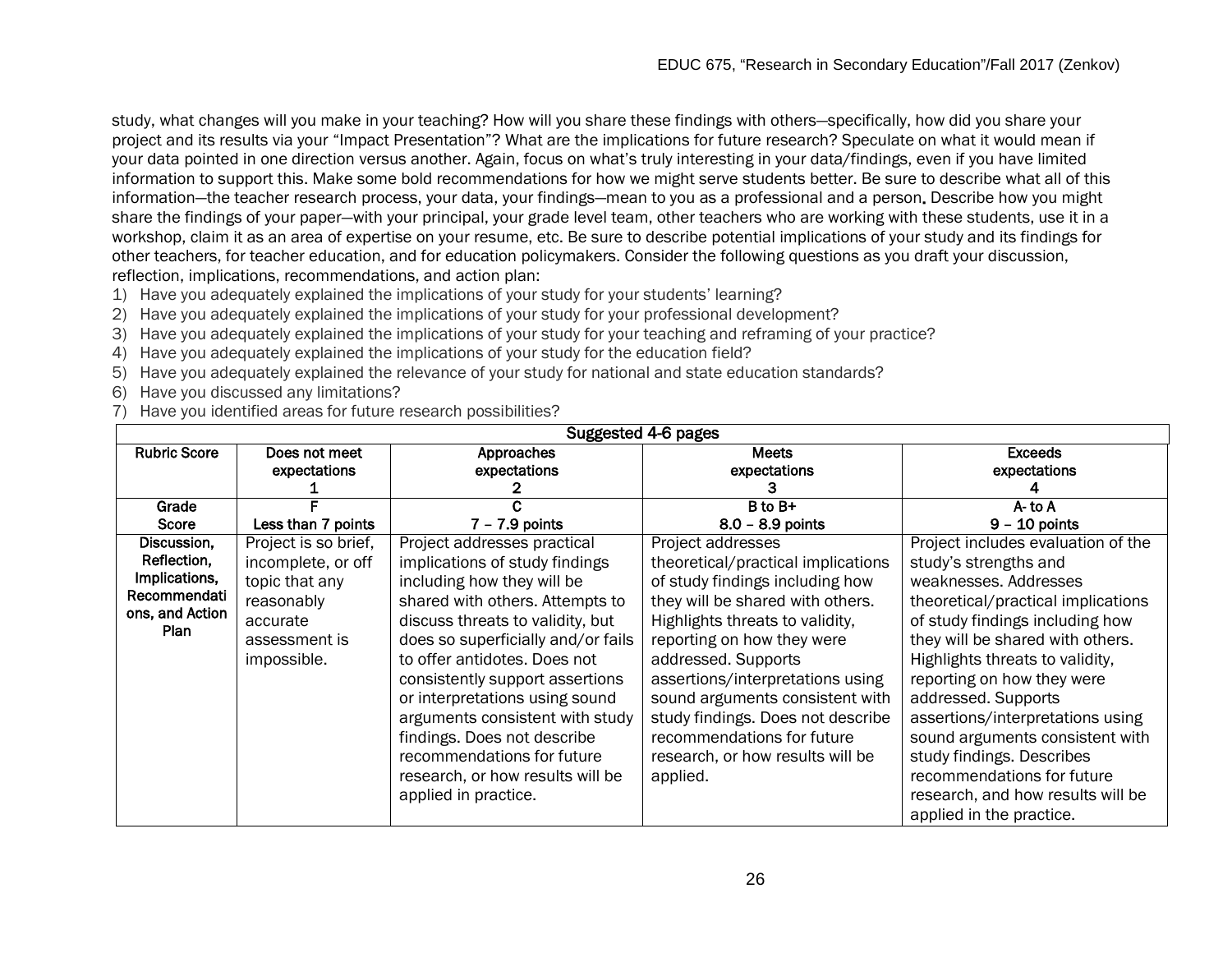### References, Appendices, Writing Styles, Mechanics, and General Notes (5 points possible)

Include a complete list of references in APA format. Append all appropriate materials, including, if relevant, any questionnaires, inventories, assessments, sample student work, etc. Include at least one example of each tool you use—it's ideal to include one blank version and one version completed by one of your research subjects. In addition, follow these general guidelines:

- The model for your study report is not a master's thesis nor traditional class research paper, but rather paper that focuses more on practicalizing theory for your teaching practice.
- You may find it helpful to select a journal whose research emphasis and readership match your research topic and follow its manuscript submission criteria.
- It is expected that the entire project will be described in a minimum 25-30 page paper
- Write in the past tense as much as it makes sense to do so
- Your paper must be anonymous; do not include names of your school district/division, school, teachers, or students
- Be sure to make a personal and professional connection to your topic and project
- Citations are not necessary in the introduction
- Feel free to revise your questions based on data, to make these questions more focused

Consider the following questions as you draft your references and appendices and consider the overall writing quality of your paper:

- 1) Did you follow the APA style for the report for a running head, page numbering, references, citations, and the appendix?
- 2) Does the report include a title page with project title, author's name, and author's professional affiliation?
- 3) Are references current and from different sources?
- 4) Are all references cited in the research report included in the references? Have you provided a complete reference list of all print and non-print (Internet) references?
- 5) Is the report coherent, concise, and well structured with a clear purpose?
- 6) Is the report grammatically correct with proper usage of language?
- 7) Does the report have your distinctive focus and voice? Have you used professional language (i.e., no jargon)? Have you written in an accessible style and presentation?

| Rubric       | Does not meet      | Approaches                            | <b>Meets</b>                         | <b>Exceeds</b>                    |
|--------------|--------------------|---------------------------------------|--------------------------------------|-----------------------------------|
| Score        | expectations       | expectations                          | expectations                         | expectations                      |
|              |                    |                                       |                                      |                                   |
| Grade        |                    |                                       | B to B+                              | A- to A+                          |
| Score        | Less than 3 points | $3 - 3.9$ points                      | $4 - 4.4$ points                     | $4.5 - 5$ points                  |
| References,  | Paper is so brief, | Paper falls short of accepted         | Paper is well written with few       | Paper is well written with no     |
| Appendices,  | incomplete, or     | standards for master's level          | notable drafting errors. Voice, verb | notable drafting errors. Voice,   |
| Writing      | off-topic that any | composition. Drafting errors and      | tense, and writing style are         | verb tense, and writing style are |
| Styles,      | reasonably         | error patterns are widespread.        | generally consistent with few        | consistent throughout. Technical  |
| Mechanics,   | accurate           | Voice, verb tense, and writing style  | exceptions that do not substantially | terms are used precisely and      |
| and General  | assessment is      | vary from section to section.         | diminish readability. Most technical | accurately, reflecting a firm     |
| <b>Notes</b> | impossible.        | Technical terms are used incorrectly  | terms are used correctly, reflecting | understanding of underlying       |
|              |                    | and/or imprecisely, reflecting only a | adequate understanding of the        | concepts. Text is original;       |